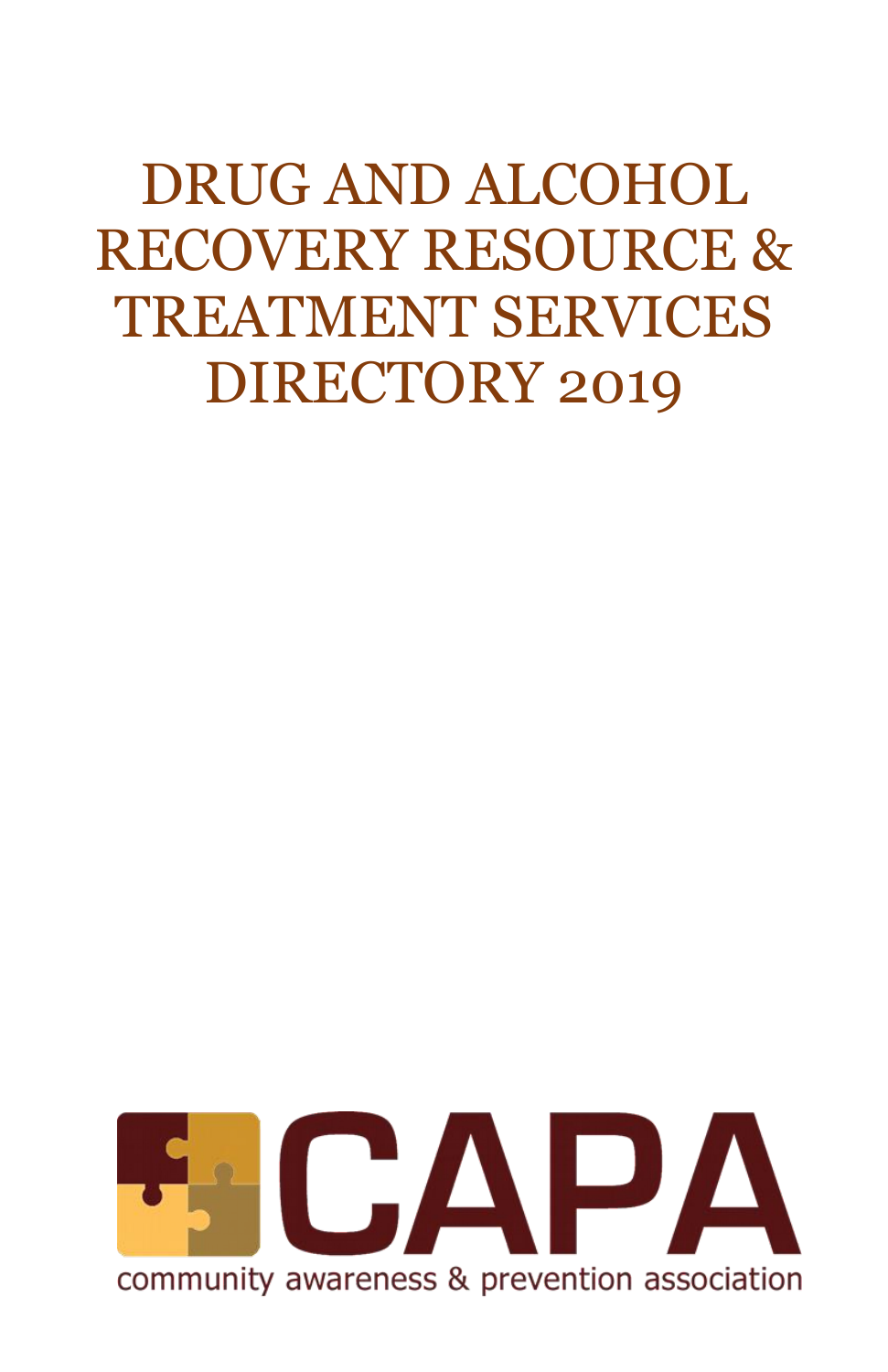### **Introduction**

The Community Awareness and Prevention Association (CAPA) is a unique collaboration between the cities of Brecksville and Broadview Heights and the Brecksville-Broadview Heights City School District.

The coalition is comprised of parents, school and law enforcement personnel, business professionals, religious leaders, health providers and other community activists. Together, CAPA coalition members are dedicated to mobilizing at the local level to make the communities of Brecksville and Broadview Heights safer, healthier, and drug-free for all residents.

CAPA has constructed this resource guide for the Brecksville-Broadview Heights community. Here you will find a comprehensive list of resources, services, and treatment options for individuals and families struggling with substance abuse. These services include: Alcoholics Anonymous, Narcotics Anonymous, Ala-teen, Al-Anon, and in-patient and outpatient treatment facilities. Please note that, while specific meeting times have been listed for your convenience, these are always liable to change. Please use the contact number given to confirm meeting days and times. ALSO, all meetings are given an OPEN or CLOSED status. **OPEN** means that they are accessible to the general public (friends, family, etc.). **CLOSED** means that the meeting is for members only—individuals who currently struggle or have struggled with substance use. **(O)** Indicates that the meeting is open. **(C)** Indicates that the meeting is closed. Al-Anon/Ala-teen is a fellowship available *only* to friends and family members of those struggling with alcohol addiction. Al-Anon/Ala-teen meetings are marked as **(OTFF)**—"Open to Friends and Family".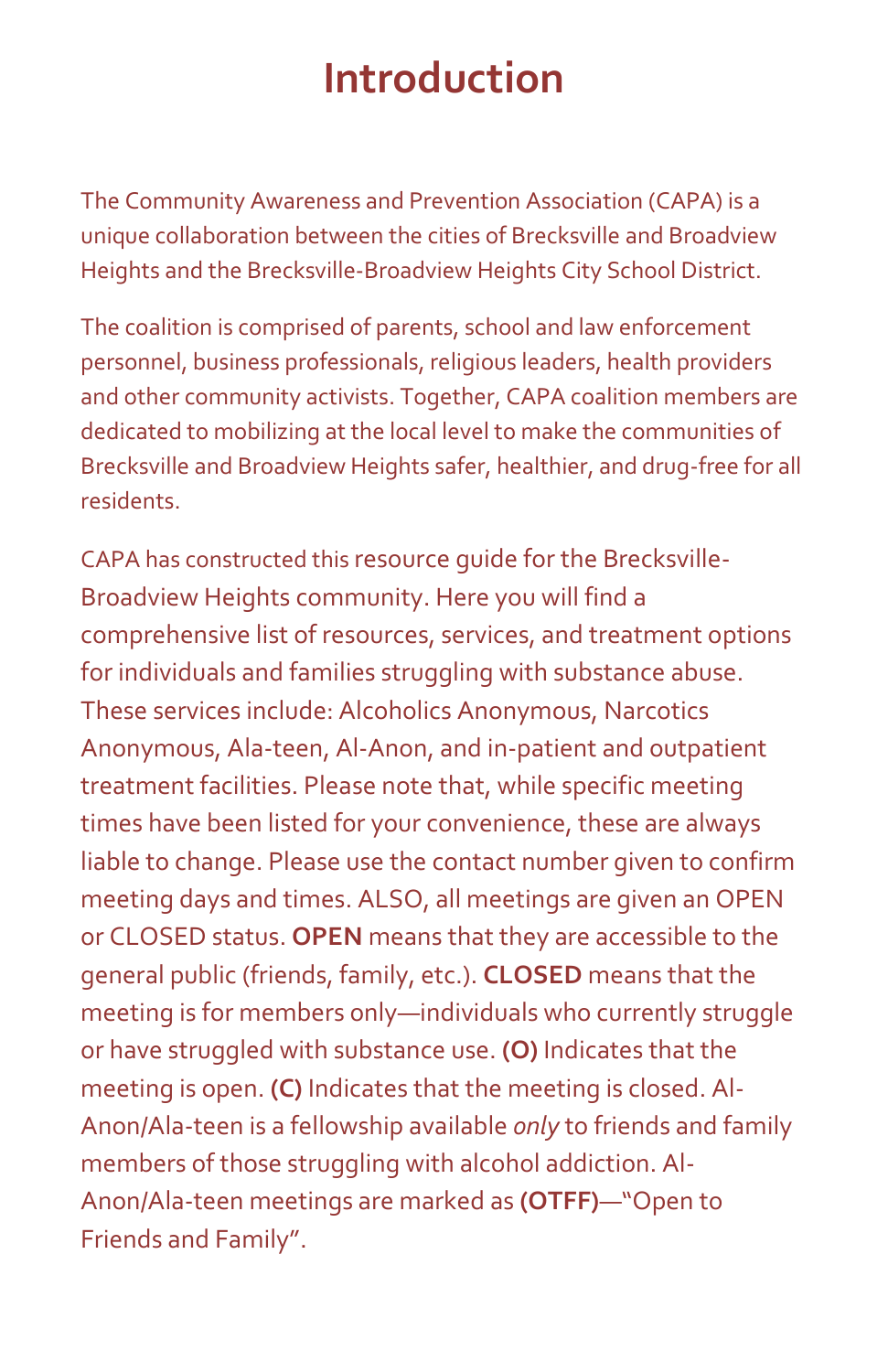# **Table of Contents**

- **\* Alcoholics Anonymous**
- **\* Narcotics Anonymous**
- **\* Al-Anon**
- **\* Ala-Teen**
- **\* In/Out-Patient Treatment Facilities**
- **\*Families Anonymous**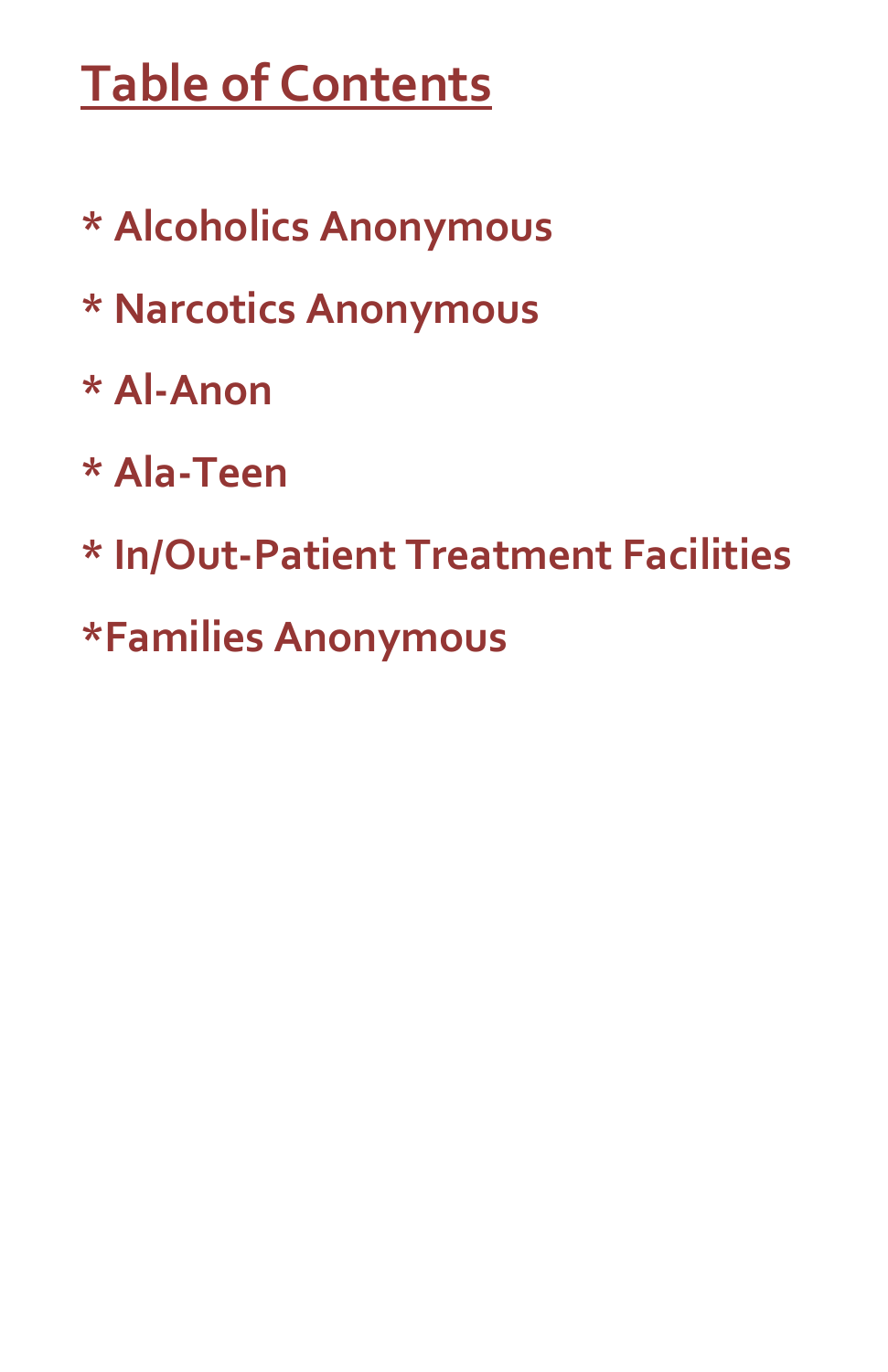### **Emergency Resource Numbers**

| First Call For Help, United Way Services (216) 436-2000                                                                                      |
|----------------------------------------------------------------------------------------------------------------------------------------------|
| 24 Hour Suicide Prevention/                                                                                                                  |
| <b>National 24-Hour Suicide Prevention Hotline</b><br>(adults & children)1-800-273-8255                                                      |
|                                                                                                                                              |
| Centers for Disease Control, AIDS1-800-232-4636                                                                                              |
| <b>ALCOHOLISM</b><br>Alcoholics Anonymous Cleveland District Office (216) 241-7387<br>Meeting Information & Peer Interventionwww.aacleve.org |
| <b>CHILD ABUSE</b>                                                                                                                           |
| <b>DOMESTIC VIOLENCE</b><br>Domestic Violence Center & Child Advocacy  (216) 229-2420                                                        |
| <b>DRUG ABUSE</b>                                                                                                                            |
| <b>FAMILY HELP</b>                                                                                                                           |
| <b>RAPE</b><br><b>Cleveland Rape Crisis</b>                                                                                                  |
| <b>OUTREACH</b>                                                                                                                              |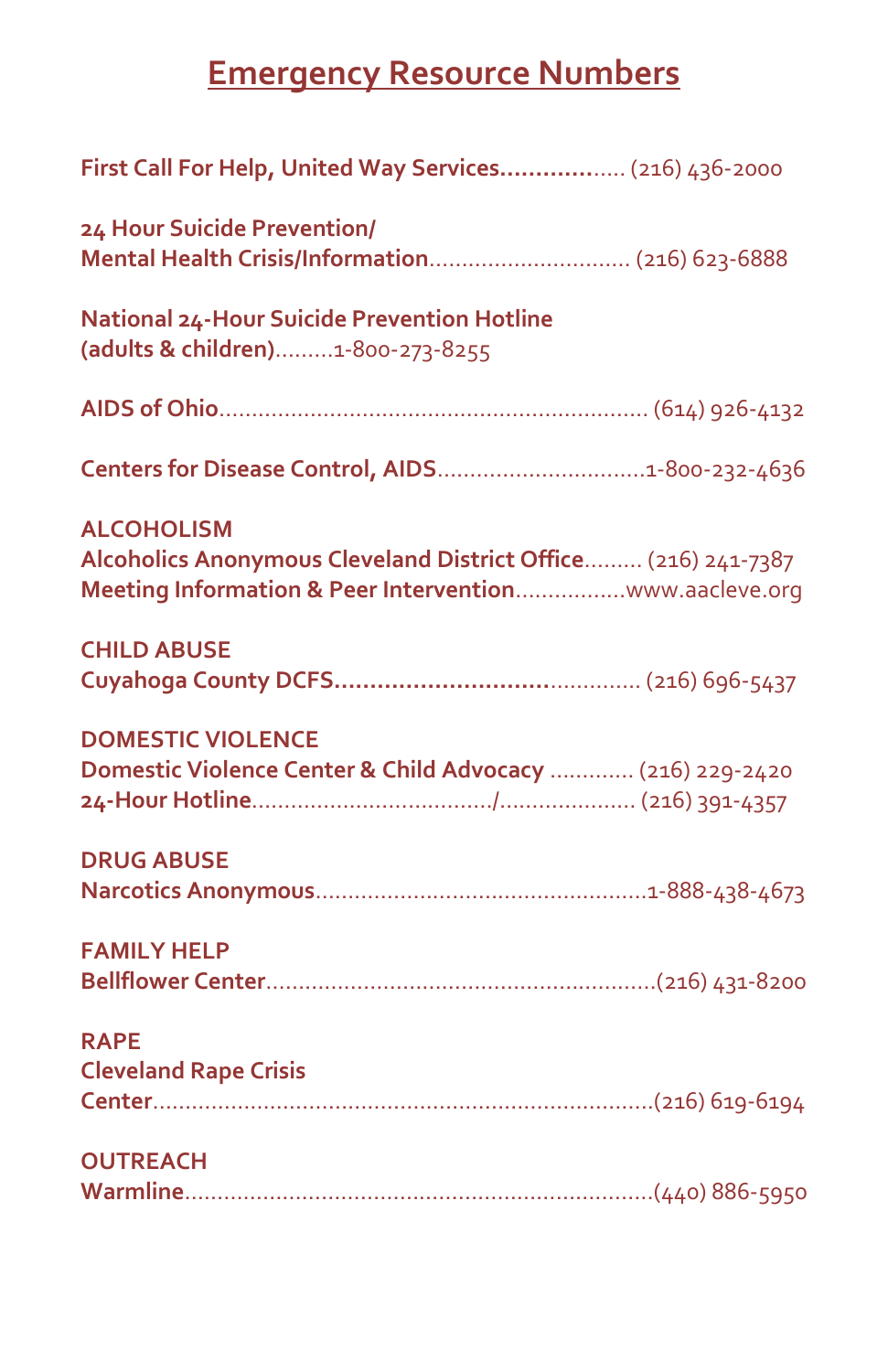#### **Understanding Dependency**

**Dependency** is a complicated and multifaceted social issue faced by individuals and families from across age groups, cultures, and geographic locations. It is important when trying to understand dependency, to take into account the various risk factors associated with substance us and abuse, as well as genetic, biological, and psychological characteristics that can lead to and perpetuate drug and alcohol reliance.

Some environmental risk factors include: addiction in the family, a co-occurring mental illness (such as depression, anxiety, bi-polar disorder, or psychosis), trauma, death in the family, physical or sexual abuse, difficult transitions, loss of employment, moving, or change in family composition (divorce, remarriage, etc.).

In addition to environmental risk factors, some individuals (especially those who have addiction in their family) may have a genetic predisposition to chemical dependence. It is important to recognize this complex relationship between genetics and environment and to address *both* factors when exploring treatment options.

We also know that dependency can change brain chemistry and affect a person's behavior and ability to function normally. Those who struggle with dependency are *not* weak individuals or people who are too feeble to resist the temptation of use. Rather, dependency is a complicated

psychological and biological struggle that can be exacerbated by genetics and environment. Those suffering from personal dependence should never be judged, but can be urged to seek help and treatment.

**Treatment** and treatment options differ according to individual need. When most people hear treatment they automatically think of a detoxification facility. However, that is only one of several forms of treatment and recovery supports available to individuals that struggle with substance abuse. In fact, treatment occurs in a variety of settings, in various forms, and for different lengths of time. Incorporated in this service guide are various options for treatment including: in-patient and out-patient facilities, support groups for addicts (such as Alcoholics Anonymous and Narcotics Anonymous), and support groups for friends and family members of chemically dependent individuals (Such as Alanon and Ala-teen). When it comes to substance abuse, there are no guarantees for the "perfect treatment", and different treatment options may be successful (or not) for different people. Because addiction is a chronic, relapsing disease, treatment should not be looked at as a "cure", but as a step in the direction of recovery.

CAPA hopes that this directory will assist you and your loved ones as you combat dependency and explore treatment options available in the community.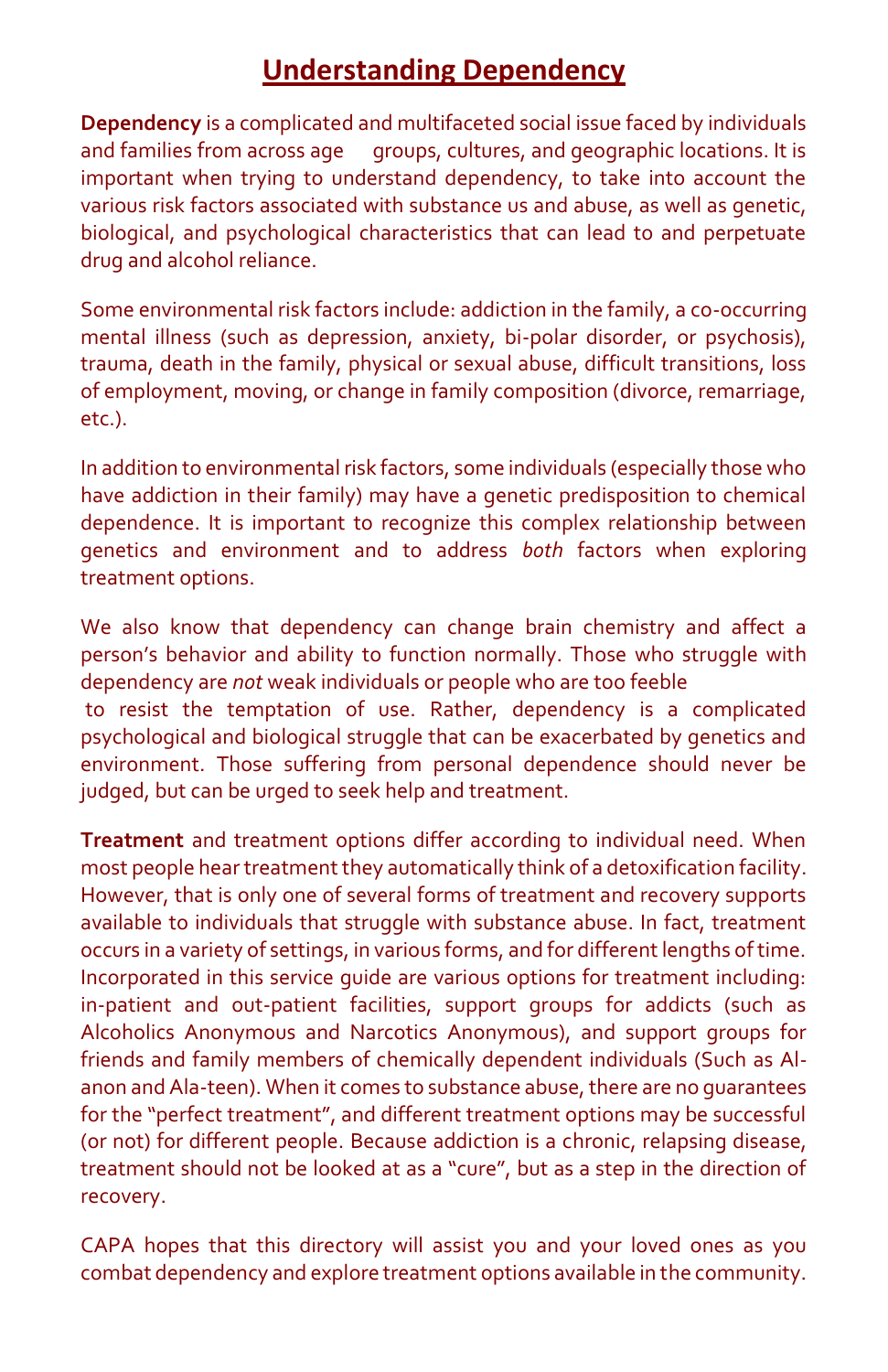### **Alcoholics Anonymous**

Alcoholics Anonymous is an international fellowship of men and women who have had a drinking problem. It is nonprofessional, self-supporting, multiracial, apolitical, and available almost everywhere. There are no age or education requirements. Membership is open to anyone who wants to do something about his or her drinking problem.

**[CLICK HERE](https://www.aa.org/pages/en_US/alcoholics-anonymous)** for a pdf or audio version of Alcoholics Anonymous- Big Book 4<sup>th</sup> Edition

**[CLICK HERE](https://www.aacleve.org/find-a-meeting/)** to find a meeting near you. [\(https://www.aacleve.org/find-a-meeting/\)](https://www.aacleve.org/find-a-meeting/)

| Place:               | <b>Brecksville United Methodist Church</b> |
|----------------------|--------------------------------------------|
| <b>Address:</b>      | 65 Public Square, Brecksville, Ohio        |
| Meeting:             | "AA Women" (O)                             |
| Day & Time:          | Tuesday, Thursday, Friday 11:00am          |
| <b>Meeting:</b>      | AA Meeting (O)                             |
| Day & Time:          | Wednesday 5:30pm, Friday 8:00pm            |
|                      |                                            |
| Place:               | Christ the Redeemer Lutheran Church        |
| <b>Address:</b>      | 9201 Brecksville Road, Brecksville, Ohio   |
| <b>Meeting:</b>      | "Back to the Beginning" (O)                |
| Day & Time:          | Wednesday 7:30pm                           |
| <b>Phone Number:</b> | (440) 526-2303                             |
|                      |                                            |
| Place:               | Good Shepherd United Methodist Church      |
|                      | 9571 Shepherd Christian Church, Macedonia, |
| <b>Address:</b>      | Ohio                                       |
| <b>Meeting:</b>      | "AA Meeting" (O)                           |
| Day & Time:          | Monday 8:00pm                              |
| <b>Phone:</b>        | (330) 467-5644                             |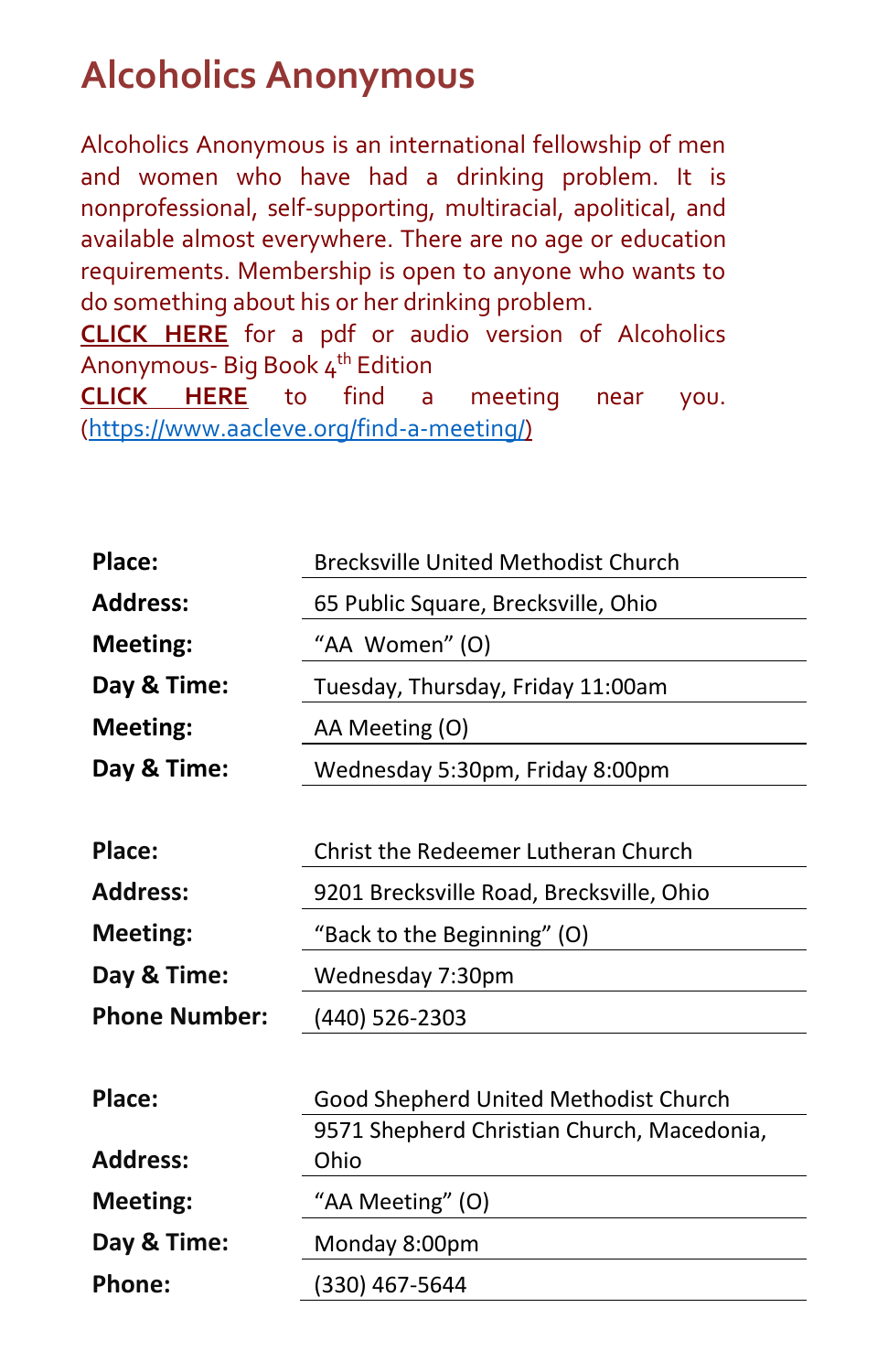| Place:               | Independence Presbyterian Church             |
|----------------------|----------------------------------------------|
| <b>Address:</b>      | 6624 Public Square, Independence, Ohio       |
| <b>Meeting:</b>      | "Independence AA" (O)                        |
| Day & Time:          | Thursday 7:30pm                              |
| <b>Meeting:</b>      | Saturday Nite Independence                   |
| Day & Time:          | Saturday 8:00pm (O)                          |
| <b>Phone:</b>        | $(216) 524 - 6307$                           |
|                      |                                              |
| Place:               | <b>State Road Community Church</b>           |
| <b>Address:</b>      | 8600 State Road, North Royalton, Ohio        |
| <b>Meeting:</b>      | "Just Give it Away"(O)                       |
| Day & Time:          | Monday 7:00pm                                |
| <b>Meeting:</b>      | " Let's Discuss It" (O)                      |
| Day & Time:          | Monday 7:00pm                                |
| <b>Phone:</b>        | (440) 237-2344                               |
|                      |                                              |
| Place:               | St. Peter's United Church                    |
| <b>Address:</b>      | 125 East Ridgewood Drive, Independence, Ohio |
| <b>Meeting:</b>      | "Seven Hills Brown Bag Discussion" (O)       |
| Day & Time:          | Wednesday 12:00pm                            |
| Phone:               | (216) 524-1709                               |
|                      |                                              |
| Place:               | Serenity Social Club                         |
| <b>Address:</b>      | 4821 Turney Rd, Garfield Heights, Ohio       |
| Meeting:             | "Monday Morning Eye Opener" (O)              |
| Day & Time:          | Monday 10:30am                               |
| Meeting:             | " $12 \times 12$ Discussion" (O)             |
| Day & Time:          | Monday 7:30pm                                |
| <b>Phone Number:</b> | (216) 883-4131                               |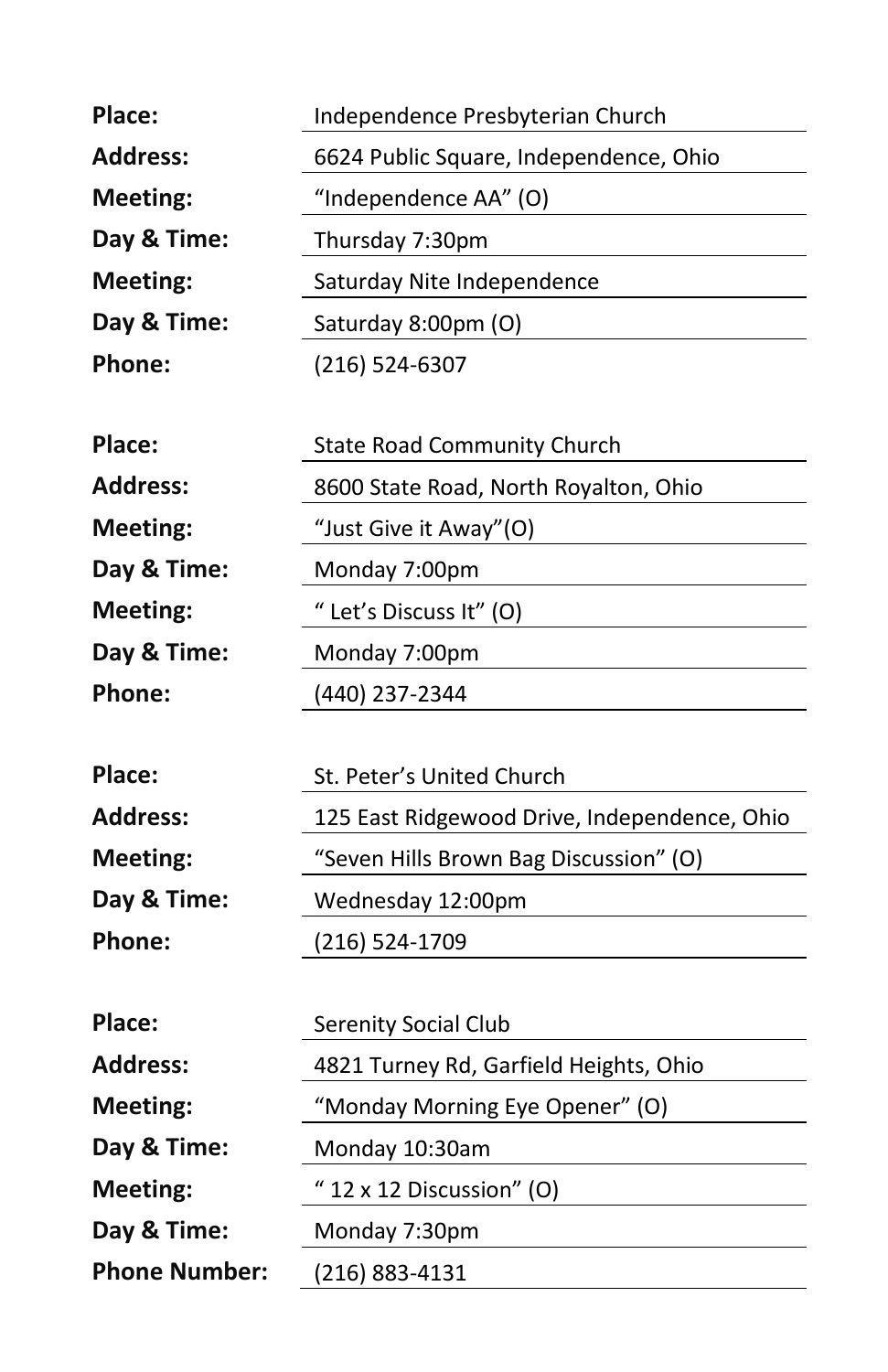| Place:               | Seven Hills Methodist Church                  |
|----------------------|-----------------------------------------------|
| <b>Address:</b>      | 7593 Elmhurst Drive, Seven Hills, Ohio        |
| Meeting:             | "Seven Hills Men's Discussion"                |
| Day & Time:          | Thursday 8:30pm                               |
| Meeting:             | "Seven Hills Serenity" (O)                    |
| Day & Time:          | Friday 8:00pm                                 |
| <b>Phone Number:</b> | (216) 524-1336                                |
|                      |                                               |
| Place:               | Triune Lutheran Church                        |
| <b>Address:</b>      | 4801 West Mill Road, Broadview Heights, Ohio  |
| <b>Meeting:</b>      | "AA by the Book" Meeting (O)                  |
| Day & Time:          | Thursday 8:00pm                               |
| Meeting:             | "12 Steps in 11 Chapters"©                    |
| Day & Time:          | Tuesday 7:00pm                                |
|                      |                                               |
| <b>Phone Number:</b> | (440) 526-3676                                |
|                      |                                               |
| Place:               | St. Michaels Rushian. Orthodox Church         |
| <b>Address:</b>      | 5025 E. Mill Road Broadview Heights OH, 44147 |
|                      | Broadview Heights B.B. Disc. (O), Handicap    |
| <b>Meeting:</b>      | accessible                                    |
| Day & Time:          | Monday 12:00pm<br>Broadview Hts.12x12 Disc    |
| Meeting:             |                                               |
| Day & Time:          | Monday 7:30pm                                 |
| <b>Phone Number:</b> | (440) 526-5922                                |
| Place:               | Northfield Presbyterian Church                |
| <b>Address:</b>      | 7755 S Boyden Rd Northfield OH, 44067         |
| <b>Meeting:</b>      | Sagamore Mixed Discussion ©                   |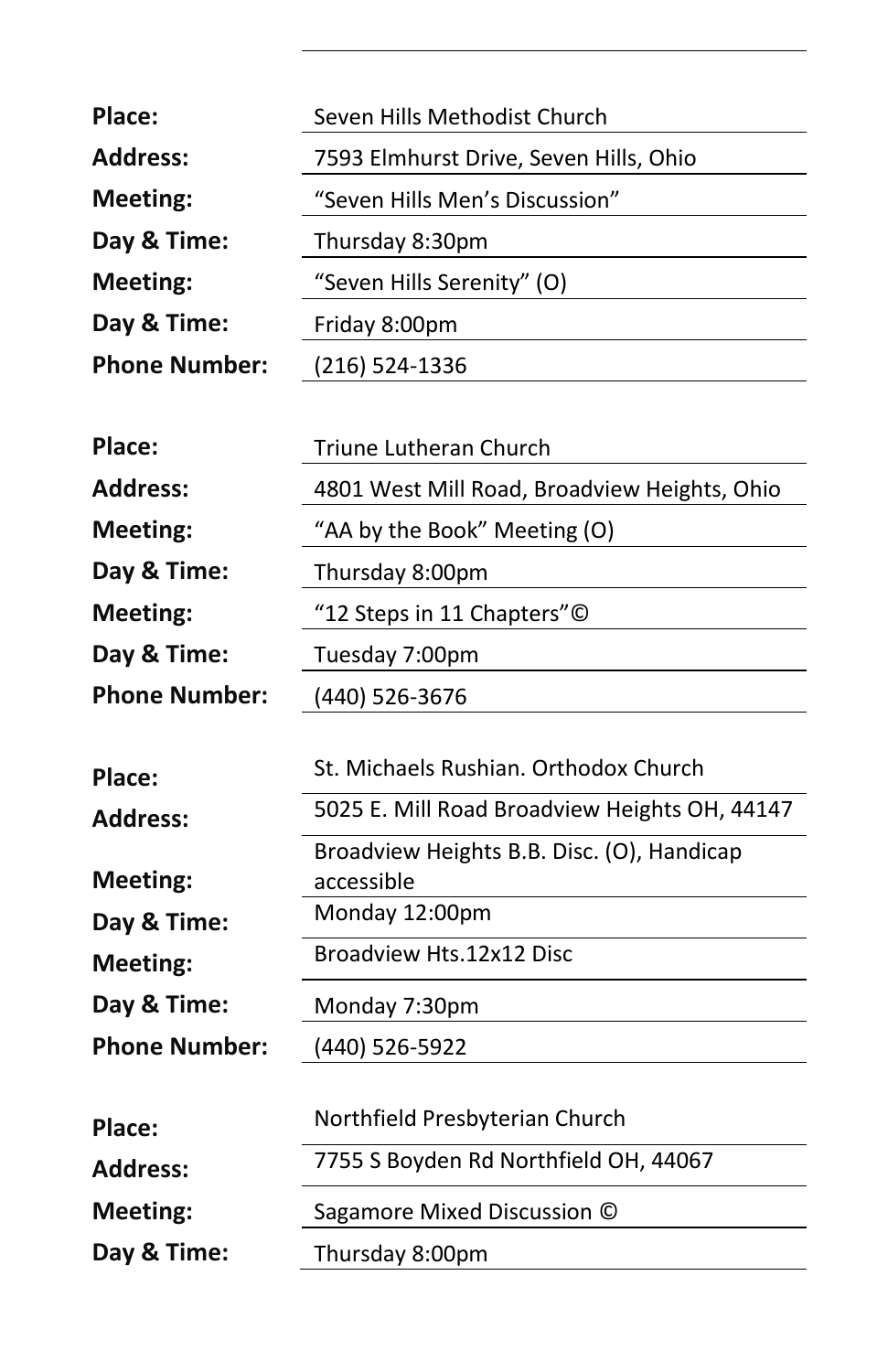| <b>Phone Number:</b> | (330) 467-4137                                |
|----------------------|-----------------------------------------------|
|                      |                                               |
| Place:               | South Point Hospital, 9ldg 2-lower level      |
| <b>Address:</b>      | 885 W. Aurora Rd., 2 Sagamore Hills OH, 44067 |
| Meeting:             | Golden Link ©                                 |
| Day & Time:          | Sunday 11:00am                                |
| <b>Phone Number:</b> | (330) 468-0190                                |
|                      |                                               |
| Place:               | Richfield United Church of Christ             |
| <b>Address:</b>      | 4340 W. Streetsboro Rd., Richfield OH, 44286  |
| Meeting:             | Richfield Discussion ©                        |
| Day & Time:          | Monday 8:00pm                                 |
| <b>Phone Number:</b> | (330) 659-3532                                |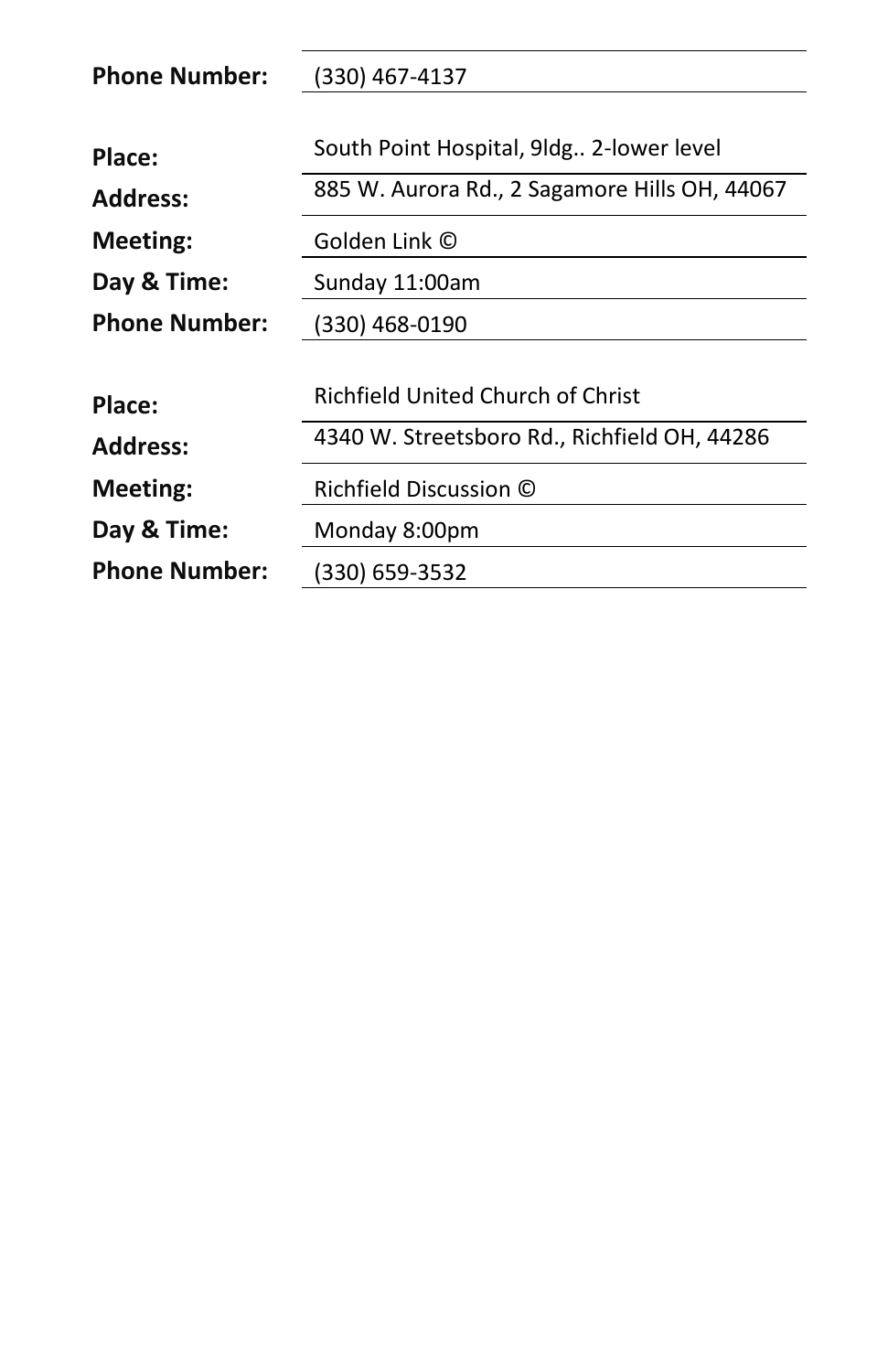## **Narcotics Anonymous**

NA is a nonprofit fellowship or society of men and women for whom drugs had become a major problem. We are recovering addicts who meet regularly to help each other stay clean. This is a program of complete abstinence from all drugs. There is only one requirement for membership, the desire to stop using. We suggest that you keep an open mind and give yourself a break. Our program is a set of principles written so simply that we can follow them in our daily lives. The most important thing about them is that they work.

| Place:          | <b>Brecksville United Methodist Church</b> |
|-----------------|--------------------------------------------|
| <b>Address:</b> | 65 Public Square, Brecksville, Ohio        |
| Meeting:        | "Candlelight/Discussion"©                  |
| Day & Time:     | Sunday 7:00pm                              |
| Meeting:        | "Step Study"©                              |
| Day & Time:     | Tuesday 7:30 pm                            |
| Phone:          | (440) 526-8938                             |
|                 |                                            |
| Place:          | Good Shepherd United Methodist Church      |
| <b>Address:</b> | 5930 State Road, Parma, Ohio               |
| Meeting:        | "Open Discussion"(O)                       |
| Day & Time:     | Thursday 7:30pm                            |
| Meeting:        | "Discussion" ©                             |
| Day & Time:     | Saturday 7:30pm                            |
| Phone:          | (440) 884-9090                             |
|                 |                                            |
| Place:          | Ridge Road United Church Of Christ         |
| <b>Address:</b> | 6050 Ridge Road, Parma, Ohio               |
| <b>Meeting:</b> | "Topic Discussion"(O)                      |
| Day & Time:     | Wednesday 7:00pm                           |
| <b>Phone:</b>   | (440) 885-3222                             |
|                 |                                            |
| Place:          | Harbor Lights Complex                      |
| <b>Address:</b> | 1710 Prospect Avenue E., Cleveland, Ohio   |
| Meeting:        | "Discussion" ©                             |
|                 |                                            |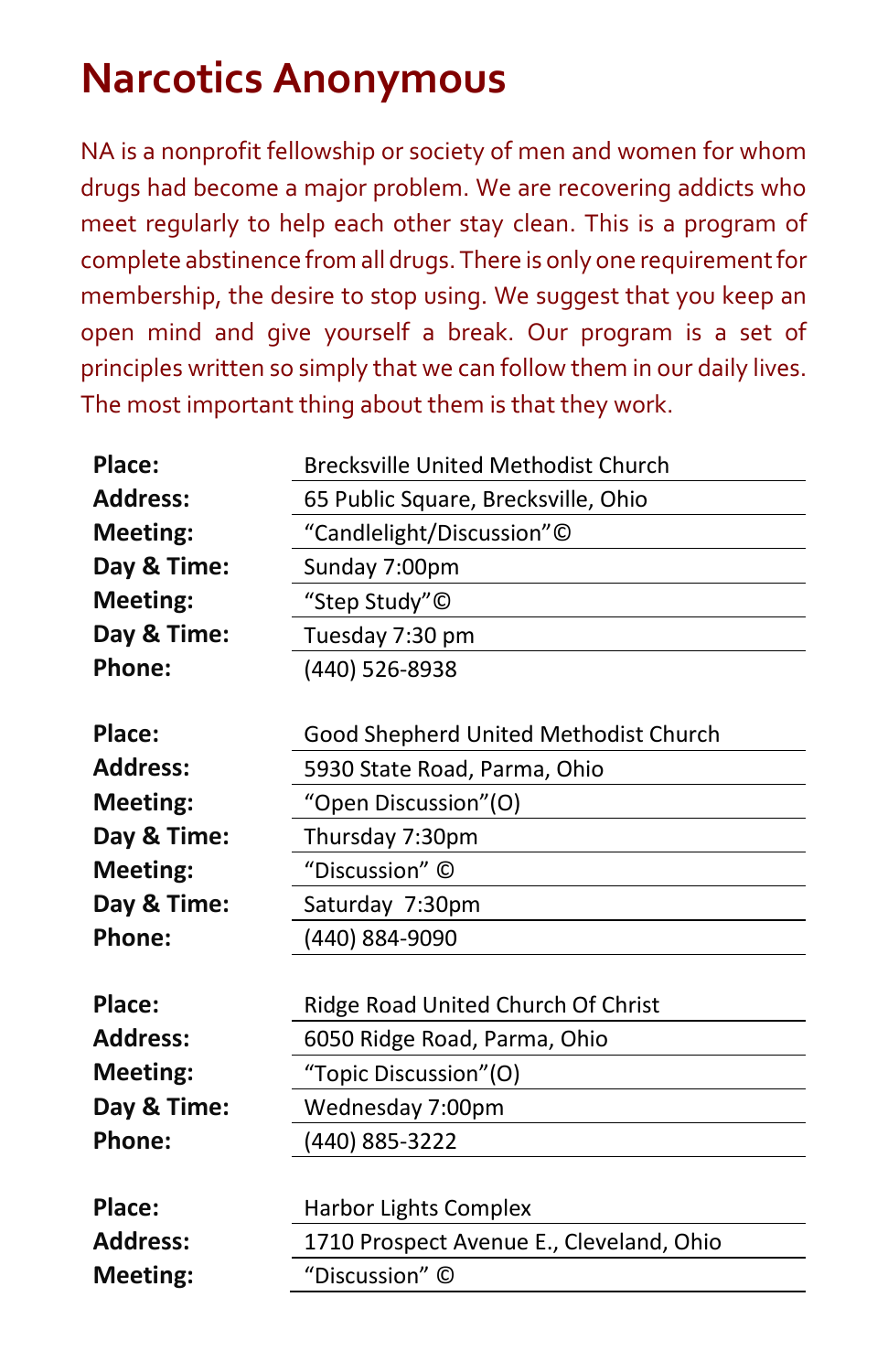## **N.A Continued**

| Day & Time:     | Wednesday 8:00pm $(1st$ and 3 <sup>rd</sup> week) |
|-----------------|---------------------------------------------------|
| Phone:          | (216) 781-3773                                    |
|                 |                                                   |
| Place:          | Holy Family Church                                |
| <b>Address:</b> | 3179 Kent Road, Stow, Ohio                        |
| <b>Meeting:</b> | Topic Discussion ©                                |
| Day & Time:     | Tuesday 7:00pm                                    |
| Phone:          | (330) 668-6412                                    |
|                 |                                                   |
| Place:          | Saint Thomas Hospital                             |
| <b>Address:</b> | 444 Main Street, Akron, Ohio                      |
| <b>Meeting:</b> | "Starting Clean, Staying Clean" (O)               |
| Day & Time:     | Friday 10:00am                                    |
| Meeting:        | "North Hill Recovery Group" (O)                   |
| Day & Time:     | Thursday 7:30pm                                   |
| Phone:          | (330) 375-3000                                    |
|                 |                                                   |
|                 |                                                   |
| Place:          | Robby's Recovery Center                           |
| <b>Address:</b> | 538 West Liberty Street, Medina, Ohio             |
| Meeting:        | Women's Discussion©                               |
| Day & Time:     | Tuesday 7:30pm                                    |
| Meeting:        | Discussion(O)                                     |
| Day & Time:     | Monday & Thursday 7:30pm                          |
| Phone:          | (330) 952-2611                                    |
|                 |                                                   |
| Place:          | <b>Emmauel Church of Christ</b>                   |
| <b>Address:</b> | 1480 Eastwood Avenue, Akron, Ohio                 |
| <b>Meeting:</b> | Literature Study Speaker(O)                       |
| Day & Time:     | Monday 8:00pm                                     |
| Meeting:        | "Candlelight (O)                                  |
| Day & Time      | Friday 8:00pm                                     |
| Meeting:        | Discussion©                                       |
| Day & Time:     | Saturday 7:00pm                                   |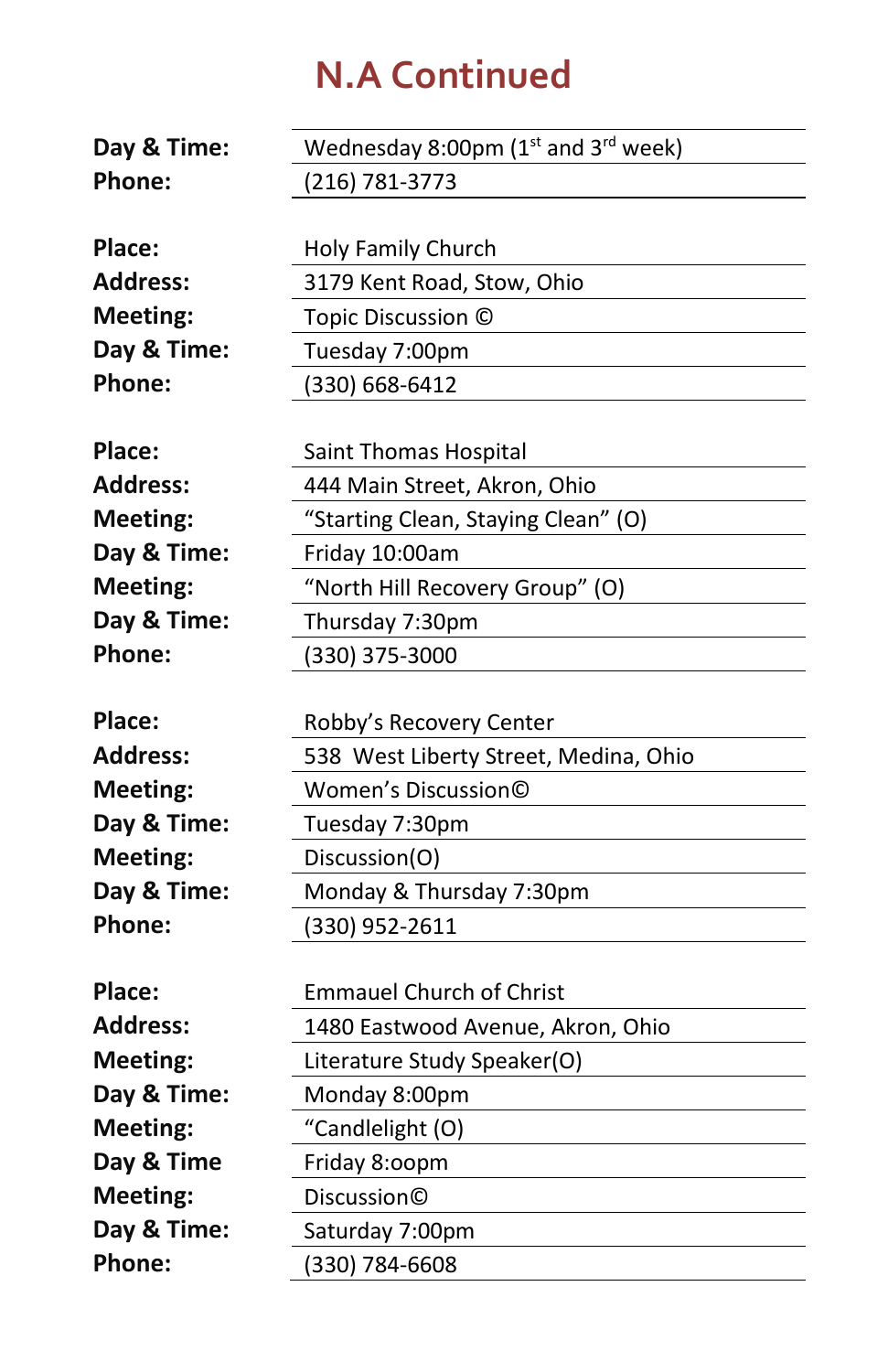## **N.A Continued**

| Place:          | Shiloh Baptist Church                   |
|-----------------|-----------------------------------------|
| <b>Address:</b> | 1241 Grant Street, Akron, Ohio          |
| <b>Meeting:</b> | "Courage to Change" (O)                 |
| Day & Time:     | Thursday 7:30pm                         |
| Phone:          | (330) 724-8163                          |
|                 |                                         |
| Place:          | Saint Henry's Rectory                   |
| <b>Address:</b> | 18200 Harvard Avenue, Cleveland, Ohio   |
| Meeting:        | Discussion/Participation©               |
| Day & Time:     | Saturday 7:00pm                         |
| Phone:          | (216) 921-0725                          |
|                 |                                         |
| Place:          | <b>West Side Catholic Center</b>        |
| <b>Address:</b> | 3135 Loraine Avenue, Cleveland, Ohio    |
| <b>Meeting:</b> | "Ohio City Recovery Group" (O)          |
| Day & Time:     | Saturday 6:00pm                         |
| Phone:          | (216) 631-4741                          |
|                 |                                         |
| Place:          | <b>Trinity Cathedral Church</b>         |
| <b>Address:</b> | 2230 Euclid Avenue, Cleveland, Ohio     |
| <b>Meeting:</b> | Discussion/Participation ©              |
| Day & Time:     | Tuesday 6:00pm                          |
| Phone:          | (216) 771-3630                          |
|                 |                                         |
| Place:          | Saint Malachi Church                    |
| <b>Address:</b> | 2459 Washington Avenue, Cleveland, Ohio |
| <b>Meeting:</b> | "Speaker" (O)                           |
| Day & Time:     | Monday 8:00pm                           |
| Phone:          | (216) 861-5343                          |
|                 |                                         |
| Place:          | St. Agnes of Our Lady Fatima            |
| <b>Address:</b> | 6800 Lexington Avenue, Cleveland, Ohio  |
| Meeting:        | "Together We Can" (O)                   |
| Day & Time:     | Wednesday 7:30pm                        |
| Phone:          | (216) 391-3947                          |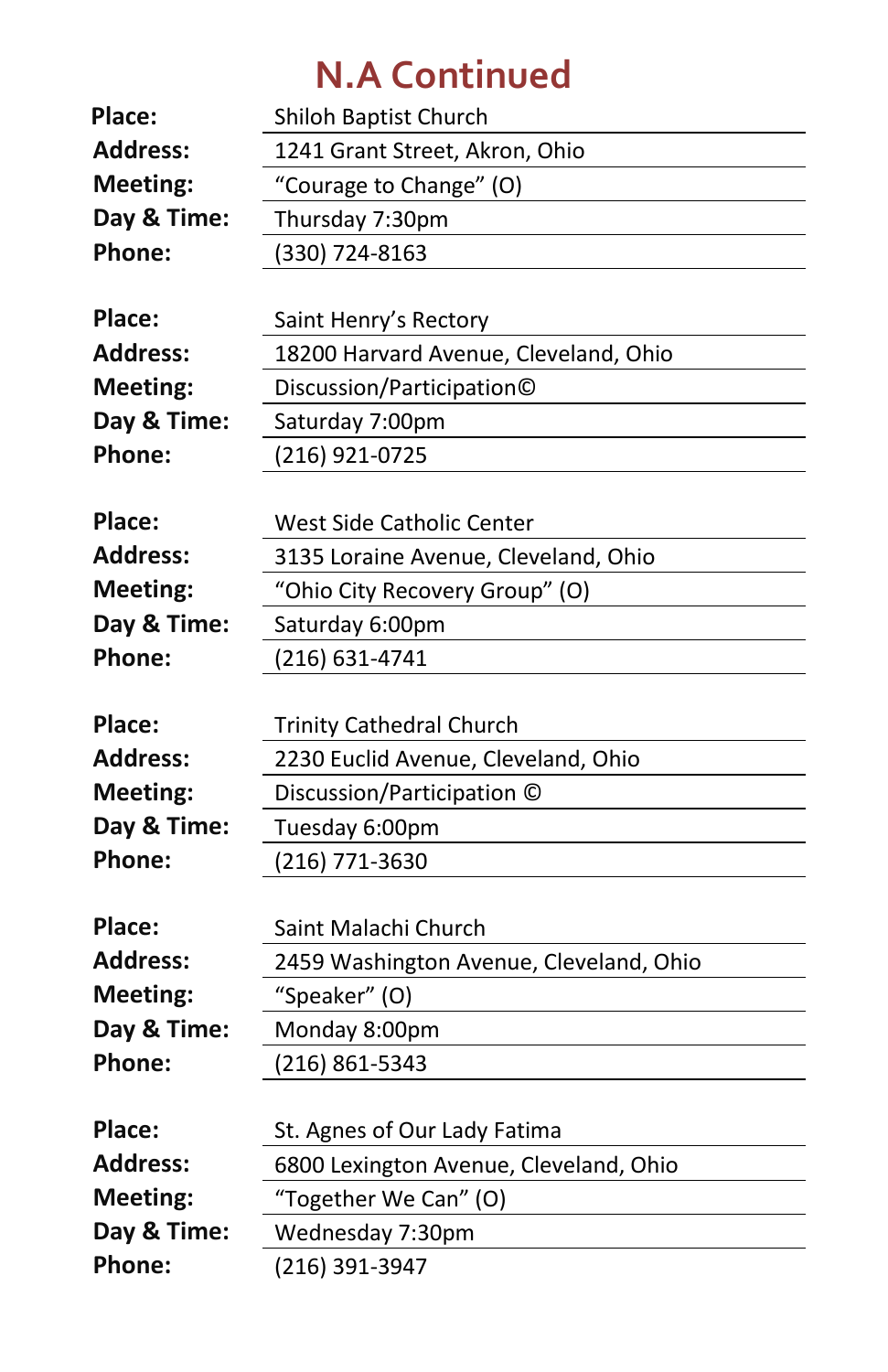## **N.A Continued**

| Place:          | <b>Grace Church</b>                                             |
|-----------------|-----------------------------------------------------------------|
| <b>Address:</b> | 7393 Pearl Road, Middleburg Heights, Ohio                       |
| Meeting:        | Discussion & Participation (O)                                  |
| Day & Time:     | Monday 7:30pm                                                   |
| Meeting:        | Women's Discussion ©                                            |
| Day & Time:     | Saturday 3:00pm                                                 |
| <b>Phone:</b>   | (440) 243-4885                                                  |
|                 |                                                                 |
| Place:          | <b>Carl Stokes Building</b>                                     |
| <b>Address:</b> | 6001 Woodland Avenue, Cleveland, Ohio                           |
| Meeting:        | Frontline Recovery Group(O)                                     |
| Day & Time:     | Wednesday 10:30am                                               |
| Meeting:        | "Promise of Freedom" ©                                          |
| Day & Time:     | Thursday 10:30am                                                |
| Meeting:        | "First Step to Recovery" (O)                                    |
| Day & Time:     | Saturday 10:30am                                                |
| Phone:          | (216) 781-3773                                                  |
|                 |                                                                 |
| Place:          | Lee Heights Community Church                                    |
| <b>Address:</b> | 4612 Lee Road, Cleveland, Ohio                                  |
| Meeting:        | "Discussion" ©                                                  |
| Day & Time:     | Wednesday 7:30pm (2 <sup>nd</sup> Wednesday of the month)       |
| <b>Meeting:</b> | "Discussion" (O)                                                |
| Day & Time:     | Sunday 7:00pm                                                   |
| <b>Phone:</b>   | (216) 581-2448                                                  |
|                 |                                                                 |
| Place:          | <b>Salvation Army</b>                                           |
| <b>Address:</b> | 5005 Euclid Avenue, Cleveland, Ohio                             |
| Meeting:        | "Discussion" ©                                                  |
| Day & Time:     | Tuesday 7:00pm (every 2 <sup>nd</sup> and 4 <sup>th</sup> week) |
| Meeting:        | "Discussion" (O)                                                |
| Day & Time:     | Friday 7:00pm (every 2 <sup>nd</sup> and 4 <sup>th</sup> week)  |
| Phone:          | (216) 881-2625                                                  |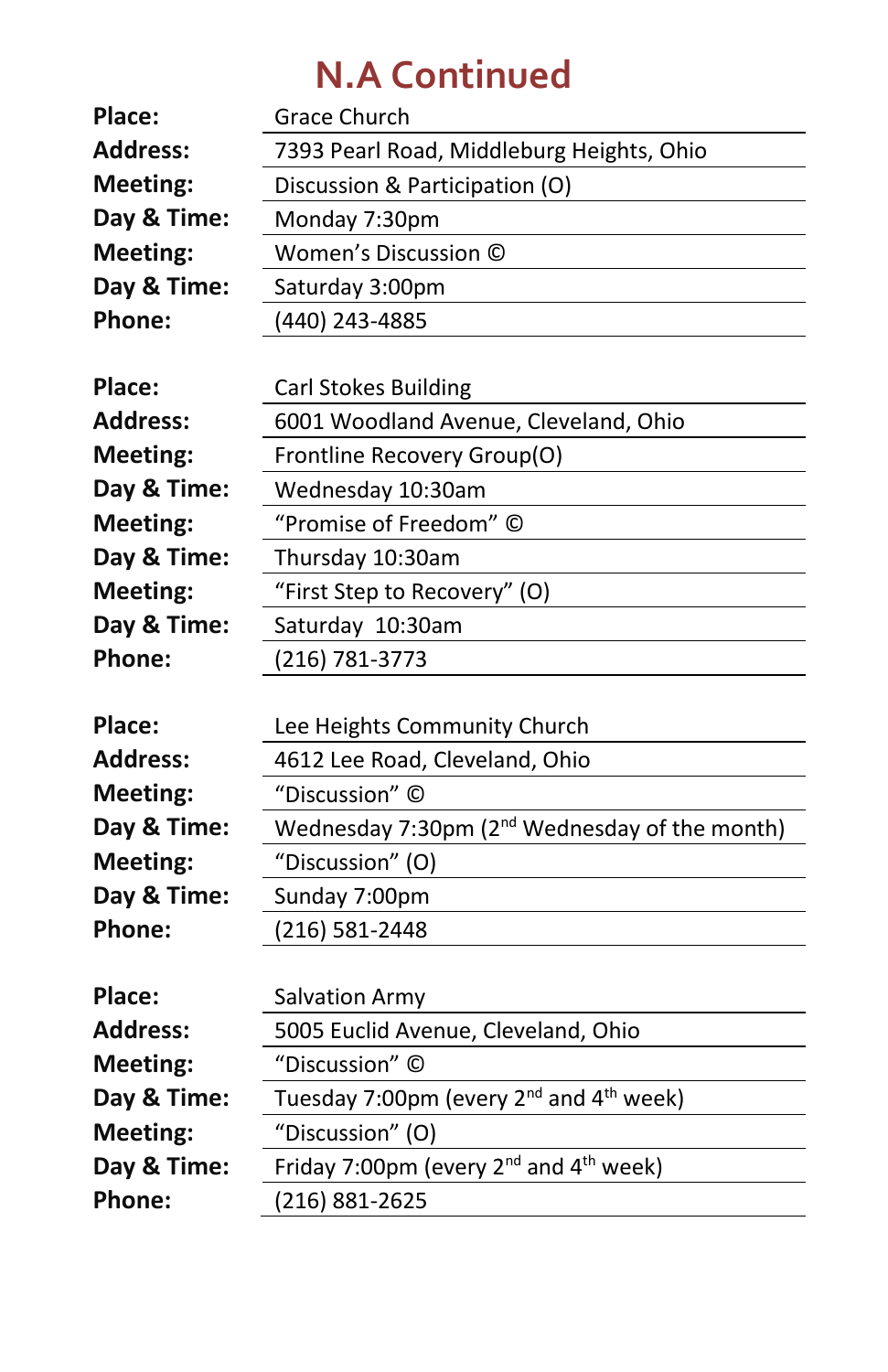### **Al-Anon**

Do you worry about how much someone drinks? Do you feel there is no one who understands your problems? Do you tell lies to cover up for someone else's drinking or what's happening in your home? Have you been hurt or embarrassed by a drinker's behavior? Do you feel that if the drinker loved you, she or he would stop drinking? You are not alone. Al-Anon members are people, just like you, who are worried about someone with a drinking problem. **[CLICK HERE](http://al-anon.org/al-anon-meetings/find-an-al-anon-meeting/)** to find a meeting near you or go to al-anon.org

| Place:          | St. Paul Episcopal Church                  |
|-----------------|--------------------------------------------|
| <b>Address:</b> | 1361 W. Market Street, Akron, Ohio         |
| Meeting:        | "Beginners Meeting" (OTFF)                 |
| Day & Time:     | Wednesday 7:00pm                           |
| Meeting:        | "Akron AAC" (OTFF)                         |
| Day & Time:     | Wednesday 7:30pm                           |
| Phone:          | (330) 836-9327                             |
|                 |                                            |
| Place:          | Lakeshore United Methodist Church          |
| <b>Address:</b> | 33119 Electric Boulevard, Avon Lake, Ohio  |
| Meeting:        | "AAC" (OTFF)                               |
| Day & Time:     | Monday 7:00pm                              |
| Phone:          | (440) 933-5238                             |
|                 |                                            |
|                 |                                            |
| Place:          | St. Marks Presbyterian                     |
| <b>Address:</b> | 22111 Chagrin Boulevard, Beachwood, Ohio   |
| Meeting:        | "Discussion" (OTFF)                        |
| Day & Time:     | Monday 8:00pm                              |
| Phone:          | (216) 751-3190                             |
|                 |                                            |
| Place:          | <b>Brecksville United Methodist Church</b> |
| <b>Address</b>  | 65 Public Square, Brecksville, Ohio        |
| <b>Meeting:</b> | "Brecksville Monday" (OTFF)                |
| Day & Time:     | Monday 10:00am                             |
| Meeting:        | "Open Discussion" (OTFF)                   |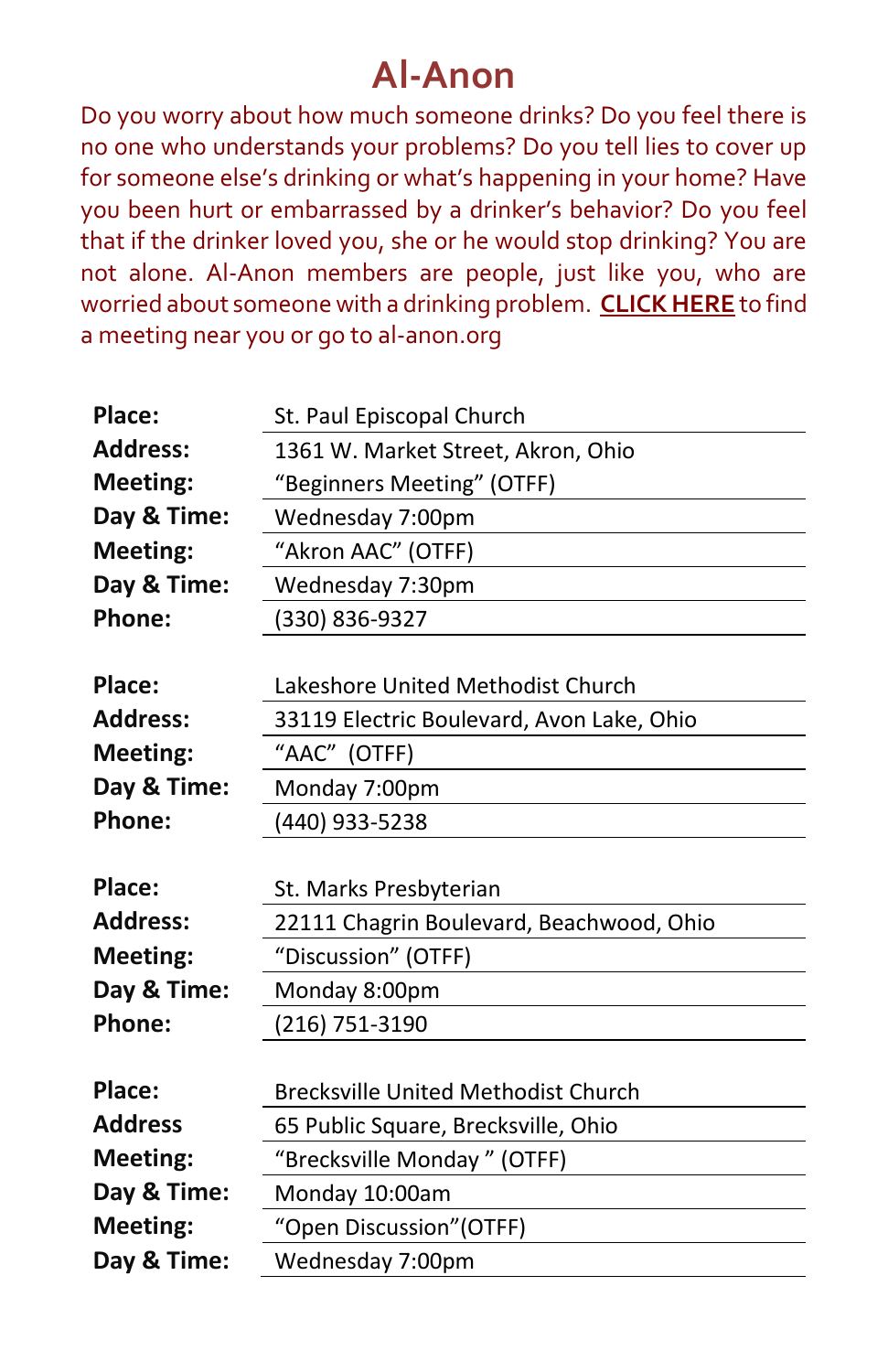| Phone:          | (440) 526-8938                                   |
|-----------------|--------------------------------------------------|
|                 |                                                  |
| Place:          | <b>Brook Park Community Church</b>               |
| <b>Address:</b> | 16845 Holland Road, Brook Park, Ohio             |
| Meeting:        | "Triangle" (OTFF)                                |
| Day & Time:     | Sunday 4:00pm                                    |
| Meeting:        | "Middleburg Wednesday"                           |
| Day & Time:     | Wednesday 8:00 pm                                |
| Phone:          | (216) 433-1515                                   |
|                 |                                                  |
| Place:          | U.A.W. 1250 Hall                                 |
| <b>Address:</b> | 17250 Hummel Road, Brook Park, Ohio              |
| Meeting:        | "Expect A Miracle" (OTFF)                        |
| Day & Time:     | Tuesday 8:00pm                                   |
| Phone:          | (216) 267-9900                                   |
|                 |                                                  |
| Place:          | Fellowship Bible Church                          |
| <b>Address:</b> | 16391 Chillicothe Road, Chagrin Falls, Ohio      |
| <b>Meeting:</b> | "Acceptance "OTFF)                               |
| Day & Time:     | Monday 7:30pm                                    |
| Meeting:        | "New Dawn" (OTFF)                                |
| Day & Time:     | Wednesday 9:30am                                 |
| Phone:          | (440) 543-5643                                   |
|                 |                                                  |
| Place:          | <b>Bentleyville Town Hall</b>                    |
| <b>Address:</b> | 6253 Chagrin River Road, Chagrin Falls, Ohio     |
| Meeting:        | "Chagrin Falls Discussion" (OTFF)                |
| Day & Time:     | Sunday 7:00pm                                    |
| Phone:          | (440) 247-5055                                   |
|                 |                                                  |
| Place:          | Pilgrim Congregational United Church of Christ   |
| <b>Address:</b> | 2590 W. 14 <sup>th</sup> Street, Cleveland, Ohio |
| <b>Meeting:</b> | "Pathways to Recovery" (OTFF)                    |
| Day & Time:     | Tuesday 7:00pm                                   |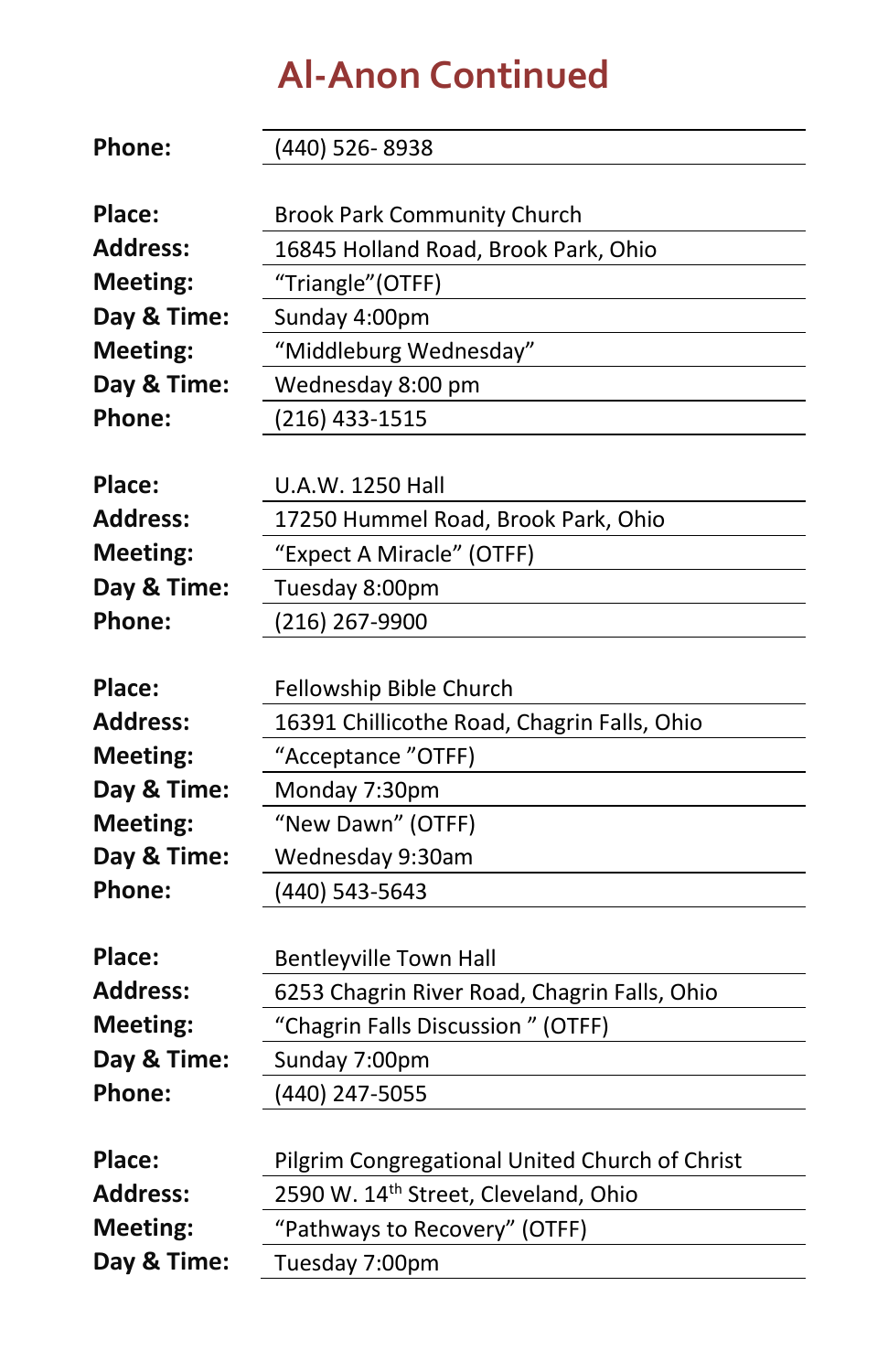| Phone:          | (216) 861-7388                                          |
|-----------------|---------------------------------------------------------|
|                 |                                                         |
| Place:          | Bethany Presbyterian Church                             |
| <b>Address:</b> | 6415 W. Clinton Avenue, Cleveland, Ohio                 |
| <b>Meeting:</b> | "Westside Women's Saturday" (OTFF)                      |
| Day & Time:     | Saturday 9:00am                                         |
| Phone:          | (440) 651-0040                                          |
|                 |                                                         |
| Place:          | Forest Hill Presbyterian Church                         |
| <b>Address:</b> | 3030 Monticello Boulevard, Cleveland Heights, OH        |
| Meeting:        | "Now There is Hope" (OTFF)                              |
| Day & Time:     | Monday 6:30pm                                           |
| Phone:          | (216) 321-2660                                          |
|                 |                                                         |
| Place:          | Old Stone Church                                        |
| <b>Address:</b> | 91 Public Square, Cleveland, Ohio                       |
| <b>Meeting:</b> | "Downtown Cleveland Serenity" (OTFF)                    |
| Day & Time:     | Thursday 12:00pm                                        |
| Phone:          | (216) 241-6145                                          |
|                 |                                                         |
| Place:          | Murtis Taylor Service Center                            |
| <b>Address:</b> | 13422 Kinsman Road, Cleveland, Ohio                     |
| <b>Meeting:</b> | "Monday Morning Serenity" (OTFF)                        |
| Day & Time:     | Monday 10:30am                                          |
| Phone:          | (216) 283-4400                                          |
|                 |                                                         |
| Place:          | Murtis Taylor Service Center (2 <sup>nd</sup> Location) |
| <b>Address:</b> | 900 E. 105, Cleveland, Ohio                             |
| <b>Meeting:</b> | "Pyramid New Beginnings" (OTFF)                         |
| Day & Time:     | Thursday 7:00pm                                         |
| Phone:          | (216) 283-4400                                          |
|                 |                                                         |
| Place:          | St. Paul's Episcopal Church (2 <sup>nd</sup> Location)  |
| <b>Address:</b> | 2747 Fairmount Boulevard, Cleveland Heights, Ohio       |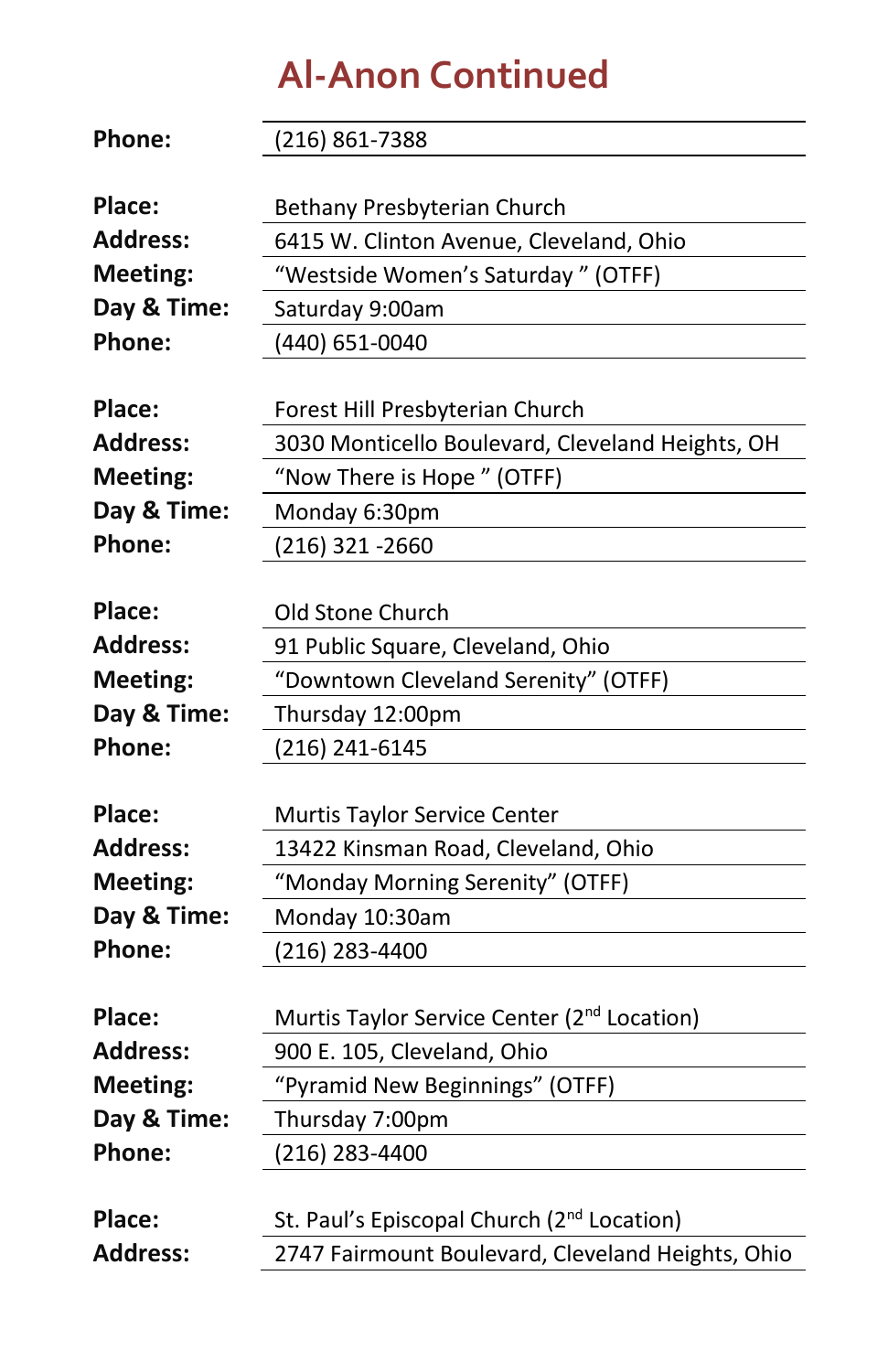| <b>Meeting:</b> | "Saturday 4 <sup>th</sup> Step Journey" (OTFF) |  |
|-----------------|------------------------------------------------|--|
| Day & Time:     | Saturday 10:00am                               |  |
| Phone:          | (216) 932-5815                                 |  |
|                 |                                                |  |
| Place:          | West Park Baptist Church                       |  |
| <b>Address:</b> | 4600 W. 159 <sup>th</sup> St., Cleveland, Ohio |  |
| Meeting:        | "Westside Thursday" (OTFF)                     |  |
| Day & Time:     | Thursday 1:15pm                                |  |
| Phone:          | (216) 676-5300                                 |  |
|                 |                                                |  |
| Place:          | First Methodist Church                         |  |
| <b>Address:</b> | 245 Portage Trail, Cuyahoga Falls, Ohio        |  |
| <b>Meeting:</b> | "Paradise Wednesday" (OTFF)                    |  |
| Day & Time:     | Wednesday 1:00pm                               |  |
| <b>Phone:</b>   | (330) 923-5241                                 |  |
|                 |                                                |  |
| Place:          | Lake Shore Christian Church                    |  |
| <b>Address:</b> | 2800 Lakeshore Boulevard, Euclid, Ohio         |  |
| Meeting:        | "Monday Discussion" (OTFF)                     |  |
| Day & Time:     | Monday 6:30pm                                  |  |
| Phone:          | (216) 289-2226                                 |  |
|                 |                                                |  |
| Place:          | Epiphany Church                                |  |
| <b>Address:</b> | 2100 Lakeshore Boulevard, Euclid, Ohio         |  |
| <b>Meeting:</b> | "Beginners Meeting" (OTFF)                     |  |
| Day & Time:     | Tuesday 7:15pm                                 |  |
| <b>Phone:</b>   | (216) 731-1316                                 |  |
|                 |                                                |  |
| Place:          | Eastshore United Methodist Church              |  |
| <b>Address:</b> | 23002 Lakeshore Boulevard, Euclid, Ohio        |  |
| Meeting:        | "Lakeshore Thursday" (OTFF)                    |  |
| Day & Time:     | Thursday 12:00pm                               |  |
| Phone:          | (216) 429-2636                                 |  |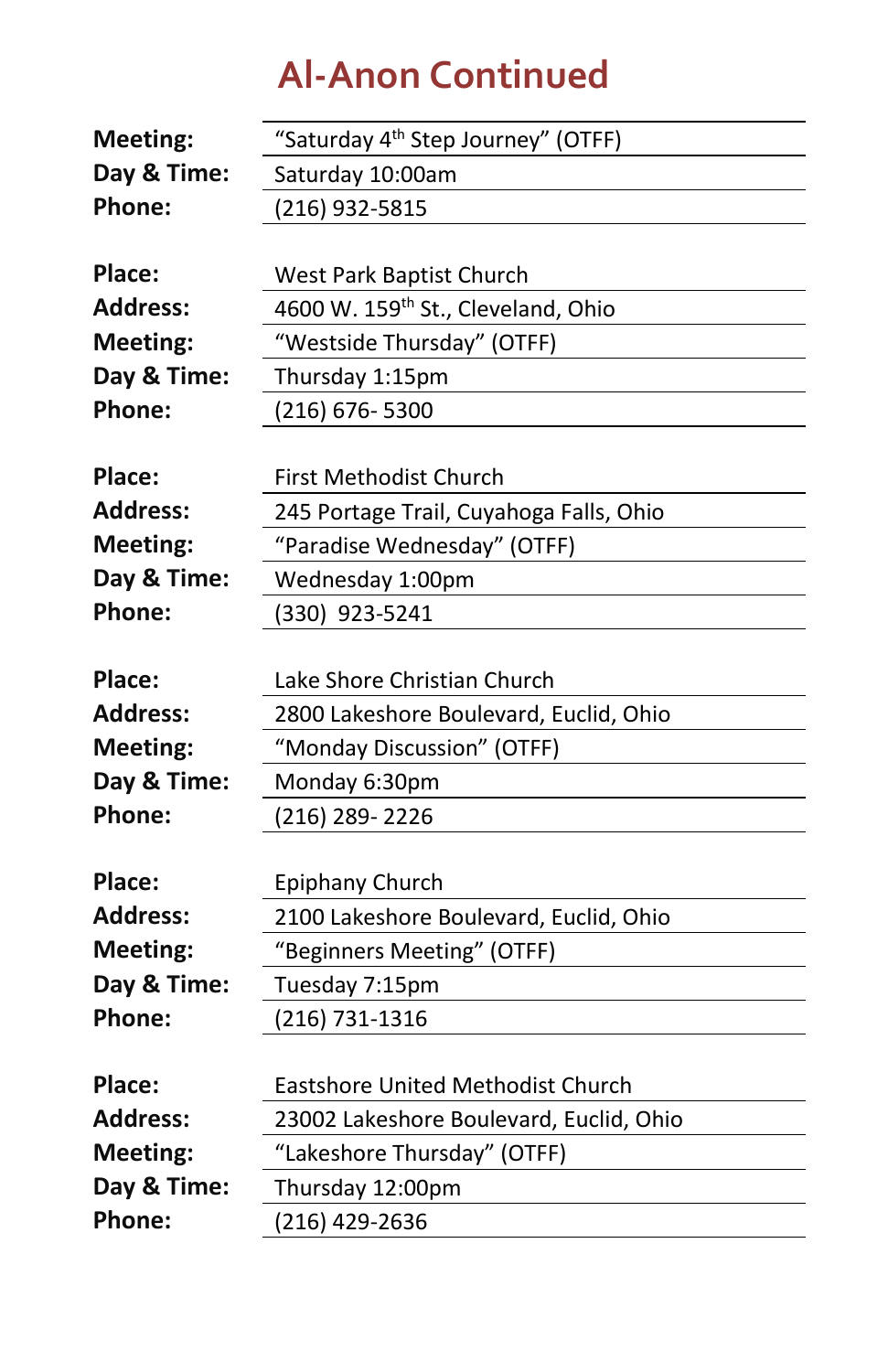| Place:          | The Rock Community Church                       |
|-----------------|-------------------------------------------------|
| <b>Address:</b> | 9403 Garfield Boulevard, Garfield Heights, Ohio |
| Meeting:        | "Garfield Gratitude Monday" (OTFF)              |
| Day & Time:     | Monday 12:30pm                                  |
| Phone:          | (216) 429-2636                                  |
|                 |                                                 |
| Place:          | <b>Fire Station</b>                             |
| <b>Address:</b> | 5115 Turney Road, Garfield Heights, Ohio        |
| Meeting:        | "Al-Anon Facing Alcoholism" (OTFF)              |
| Day & Time:     | Saturday 10:15am                                |
| Phone:          | (216) 475-8040                                  |
|                 |                                                 |
| Place:          | Concordia Lutheran Church                       |
| <b>Address:</b> | 6075 Brecksville Road, Independence, Ohio       |
| <b>Meeting:</b> | "Independence Wednesday Night" (OTFF)           |
| Day & Time:     | Wednesday 7:00pm                                |
| <b>Phone:</b>   | (216) 524-2188                                  |
|                 |                                                 |
|                 |                                                 |
| Place:          | <b>Grace Church</b>                             |
| <b>Address:</b> | 7393 Pearl Road, Middleburg Heights, Ohio       |
| Meeting:        | "Brook Park Al-Anon" (OTFF)                     |
| Day & Time:     | Monday 7:30pm                                   |
| Phone:          | (440) 243-4885                                  |
|                 |                                                 |
| Place:          | Bethel Lutheran Church                          |
| <b>Address:</b> | 7171 Pearl Road, Middleburg Heights, Ohio       |
| <b>Meeting:</b> | "Think Thursday" (OTFF)                         |
| Day & Time:     | Thursday 10:00am                                |
| Phone:          | (440) 843-6663                                  |
|                 |                                                 |
| Place:          | <b>Olmsted Community Church</b>                 |
| <b>Address:</b> | 7853 Main Street, Olmsted Falls, Ohio           |
| Meeting:        | "Olmsted Falls A.M." (OTFF)<br>Tuesday 9:30am   |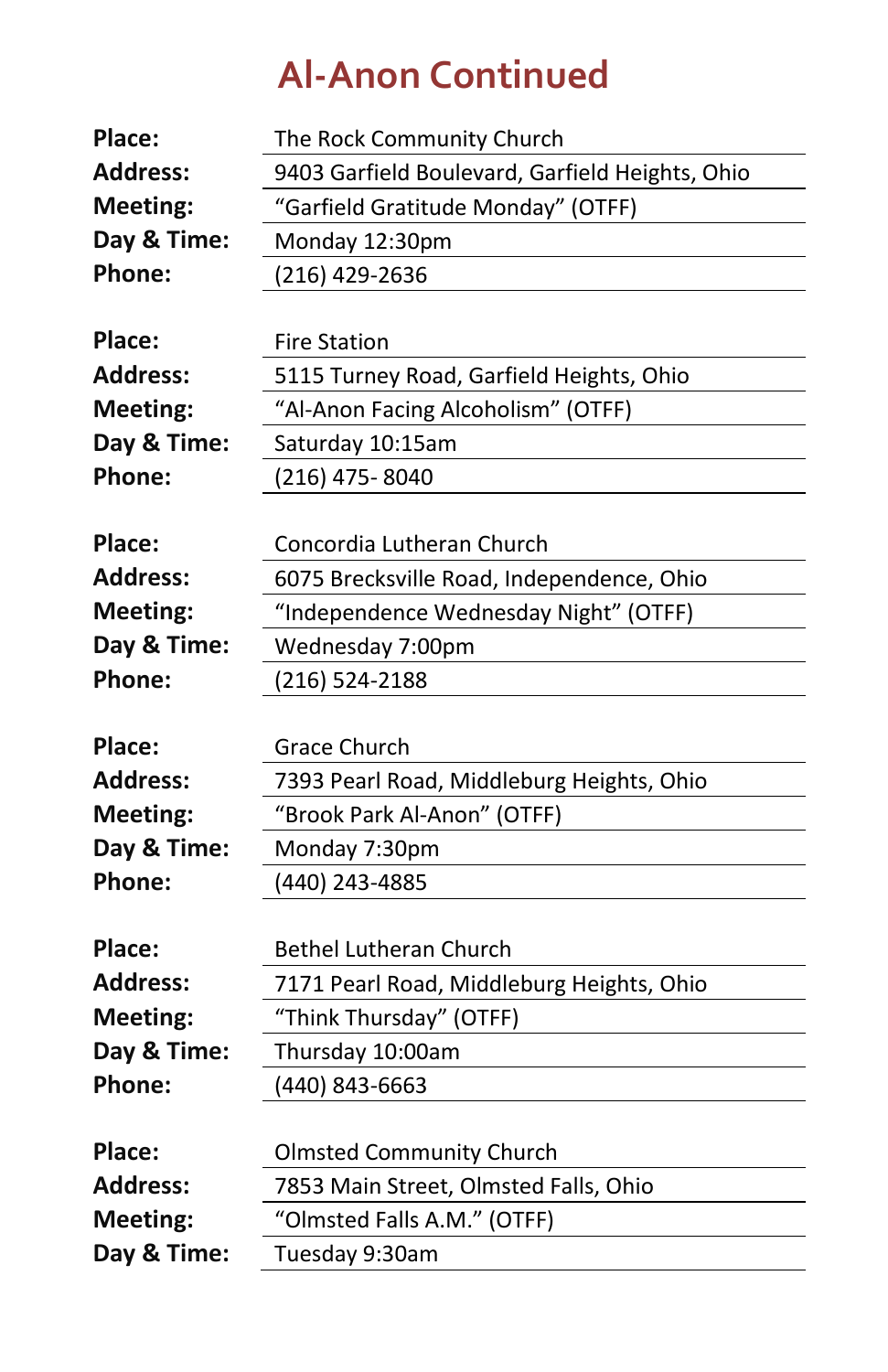| Phone:          | (440) 235-3326                              |  |
|-----------------|---------------------------------------------|--|
|                 |                                             |  |
| Place:          | <b>Christ United Church</b>                 |  |
| <b>Address:</b> | 23114 West Road, Olmsted Falls, Ohio        |  |
| Meeting:        | "Berea-Olmsted Falls Al-Anon" (OTFF)        |  |
| Day & Time:     | Sunday 8:00pm                               |  |
| <b>Meeting:</b> | "Back to Basics" (OTFF)                     |  |
| Day & Time:     | Thursday 7:00pm                             |  |
| <b>Meeting:</b> | "Berea Friday A.M." (OTFF)                  |  |
| Day & Time:     | Friday 10:00am                              |  |
| Phone:          | (440) 234-3326                              |  |
|                 |                                             |  |
| Place:          | Parma South Presbyterian Church             |  |
| <b>Address:</b> | 6155 Pearl Road. Parma, Ohio                |  |
| <b>Meeting:</b> | "Parma New Beginnings" (OTFF)               |  |
| Day & Time:     | Wednesday 10:30am                           |  |
| Phone:          | (440) 885-2652                              |  |
|                 |                                             |  |
| Place:          | St. Columbkille Parish Center               |  |
|                 | 6740 Broadview Road, Parma, Ohio *(far west |  |
| <b>Address:</b> | entrance)                                   |  |
| <b>Meeting:</b> | "Parma Serenity" (OTFF)                     |  |
| Day & Time:     | Thursday 8:00pm                             |  |
| Phone:          | (216) 524 4816                              |  |
|                 |                                             |  |
| Place:          | <b>Garfield Memorial Church</b>             |  |
| <b>Address:</b> | 3650 Lander Road, Pepper Pike, Ohio         |  |
| <b>Meeting:</b> | "Lander Circle Pathways" (OTFF)             |  |
| Day & Time:     | Thursday 6:00pm                             |  |
| <b>Phone:</b>   | (216) 831-1566                              |  |
|                 |                                             |  |
| Place:          | Rocky River Presbyterian Church             |  |
| <b>Address:</b> | 21750 Detroit Road, Rocky River, Ohio       |  |
| Meeting:        | "Suburban West" (OTFF)                      |  |
| Day & Time:     | Tuesday 8:00pm                              |  |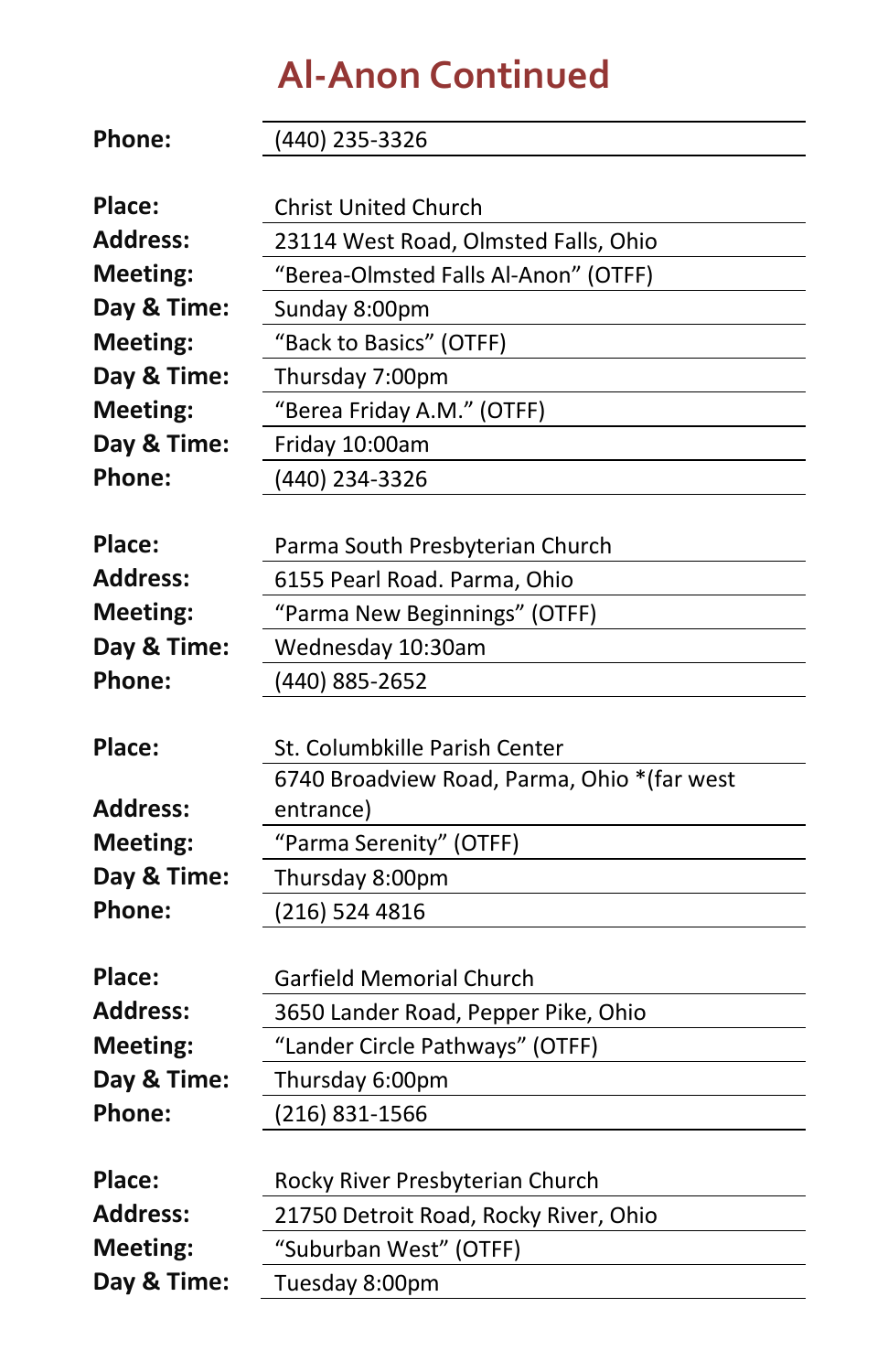| <b>Phone:</b>   | (440) 333-4888                         |  |
|-----------------|----------------------------------------|--|
|                 |                                        |  |
| Place:          | <b>Rockport UMC</b>                    |  |
| <b>Address:</b> | 3301 Wooster Road, Rocky River, Ohio   |  |
| Meeting:        | "Friday A.M. West" (OTFF)              |  |
| Day & Time:     | Friday 9:45am                          |  |
| Phone:          | (440) 331-9433                         |  |
|                 |                                        |  |
| Place:          | Seven Hills Methodist Church           |  |
| <b>Address:</b> | 7593 Elmhurst Drive, Seven Hills, Ohio |  |
| Meeting:        | "One Day At A Time" (OTFF)             |  |
| Day & Time:     | Friday 8:00pm                          |  |
| Phone:          | (216) 524-1336                         |  |
|                 |                                        |  |
| Place:          | Our Redeemer Lutheran Church           |  |
| <b>Address:</b> | 7196 S.O.M Center, Solon, Ohio         |  |
| Meeting:        | "Solon Serenity" (OTFF)                |  |
| Day & Time:     | Tuesday 6:00pm                         |  |
| Meeting:        | "Solon Friday Parents" (OTFF)          |  |
| Day & Time:     | Friday 6:30pm                          |  |
| Phone:          | (440) 248 4066                         |  |
|                 |                                        |  |
| Place:          | Solon Community Church                 |  |
| <b>Address:</b> | 33955 Sherbrook Park, Solon, Ohio      |  |
| Meeting:        | "Solon Charity" (OTFF)                 |  |
| Day & Time:     | Thursday 10:00am                       |  |
| Phone:          | (440) 248-4180                         |  |
|                 |                                        |  |
|                 |                                        |  |
| Place:          | St. John Neumann Roman Catholic Church |  |
| <b>Address:</b> | 1671 Pearl Road, Strongsville, Ohio    |  |
| Maating:        | "Light My $M_{2}y''$ (OTEE)            |  |

| Meeting:    | "Light My Way" (OTFF) |
|-------------|-----------------------|
| Day & Time: | Monday 10:00am        |
| Phone:      | (440) 238-1770        |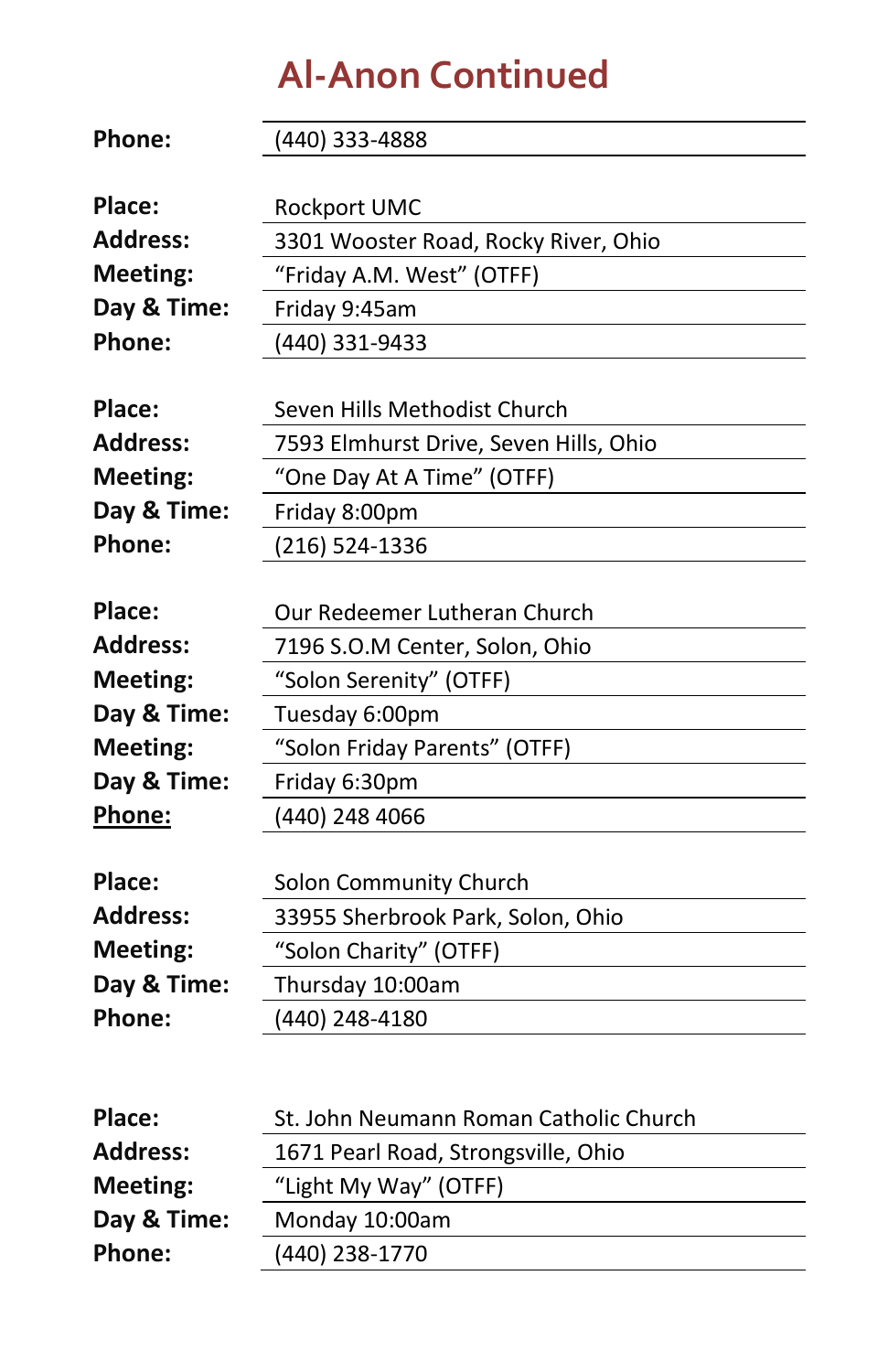| <b>Address:</b><br>1941 Royalton Road (Rt. 82), Strongsville, Ohio |
|--------------------------------------------------------------------|
| Meeting:<br>"Strongsville Serenity" (OTFF)                         |
| Day & Time:<br>Tuesday 7:30pm                                      |
| Phone:<br>(440) 238-7890                                           |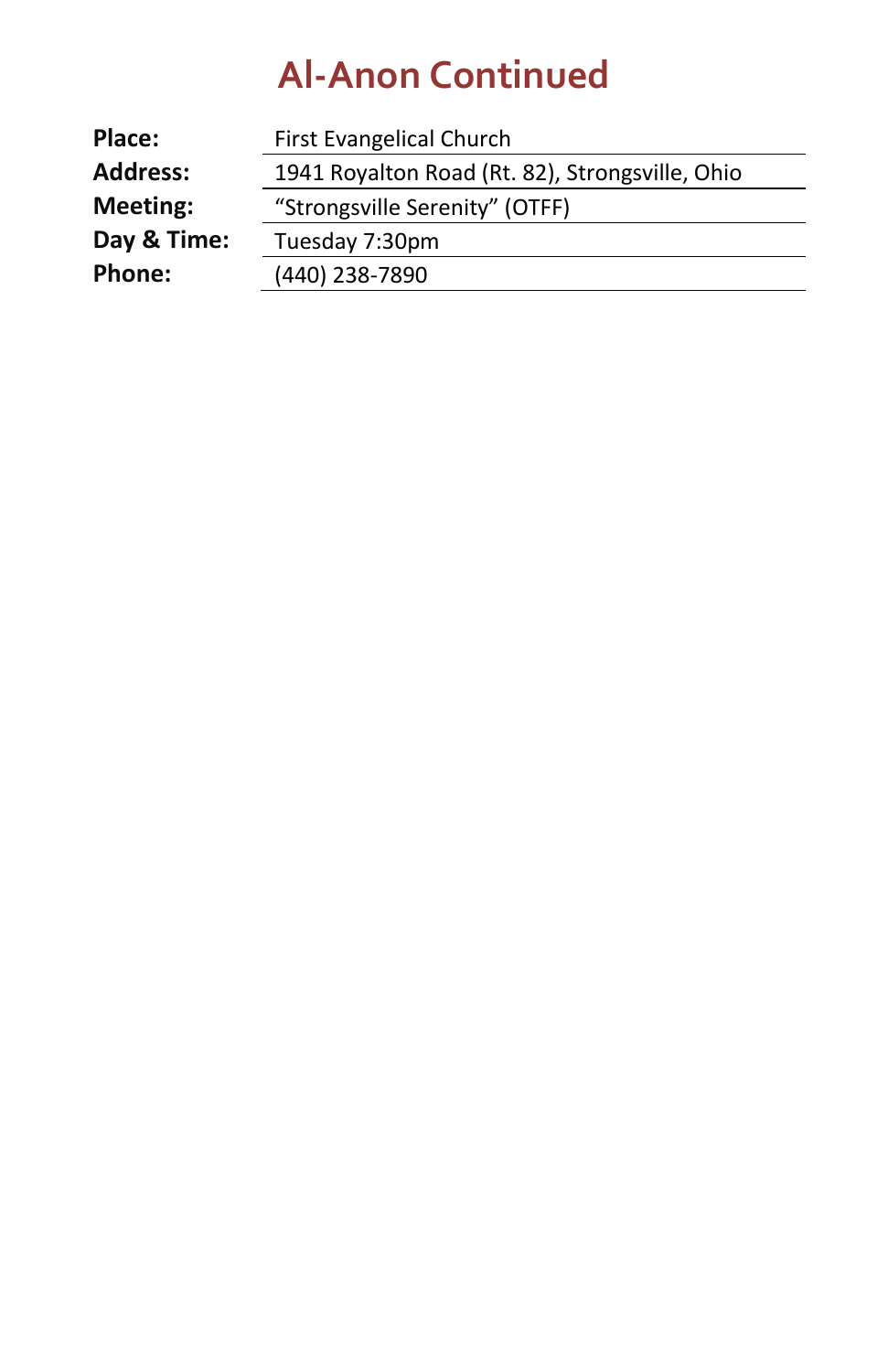### **Ala-Teen**

Alateen is a place where members come together to share experiences, strength, and hope with each other to find effective ways to cope with problems. Discuss difficulties and encourage one another, and to help each other understand the principles of the Al-Anon program through the use of the Twelve Steps and Alateen's Twelve Traditions.

**[CLICK HERE](http://al-anon.org/newcomers/teen-corner-alateen/)** for more information or go to [http://al](http://al-anon.org/newcomers/teen-corner-alateen/)[anon.org/newcomers/teen-corner-alateen/](http://al-anon.org/newcomers/teen-corner-alateen/)

| Place:          | St. Mark's Lutheran Church                       |
|-----------------|--------------------------------------------------|
| <b>Address:</b> | 1330 North Carpenter Road, Brunswick, Ohio       |
| Meeting:        | "Brunswick Alateen" (OTFF)                       |
| Day & Time:     | Monday 7:30pm                                    |
| Phone:          | (330) 225-3110                                   |
| Place:          | Bainbridge Recovery Club                         |
| <b>Address:</b> | 8231 East Washington Street, Chagrin Falls, Ohio |
| Meeting:        | "Chagrin Falls Alateen Group" (OTFF)             |
| Day & Time:     | Thursday 8:15pm                                  |
| Phone:          | (440) 543-6575                                   |
| Place:          | Nazareen Church                                  |
| <b>Address:</b> | 777 Fairview Ave, Galion, Ohio                   |
| Meeting:        | "Galion Alateen" (OTFF)                          |
| Day & Time:     | Thursday 8:00pm                                  |
| <b>Phone:</b>   | (419) 468-1262                                   |
| Phone:          | <b>Congregational Church</b>                     |
| <b>Address:</b> | 47 Aurora Street, Hudson, Ohio                   |
| Meeting:        | "Hudson Saturday Serenity Alateen" (OTFF)        |
| Day & Time:     | Saturday 11:00am                                 |
| Phone:          | (330) 650-4048                                   |
|                 |                                                  |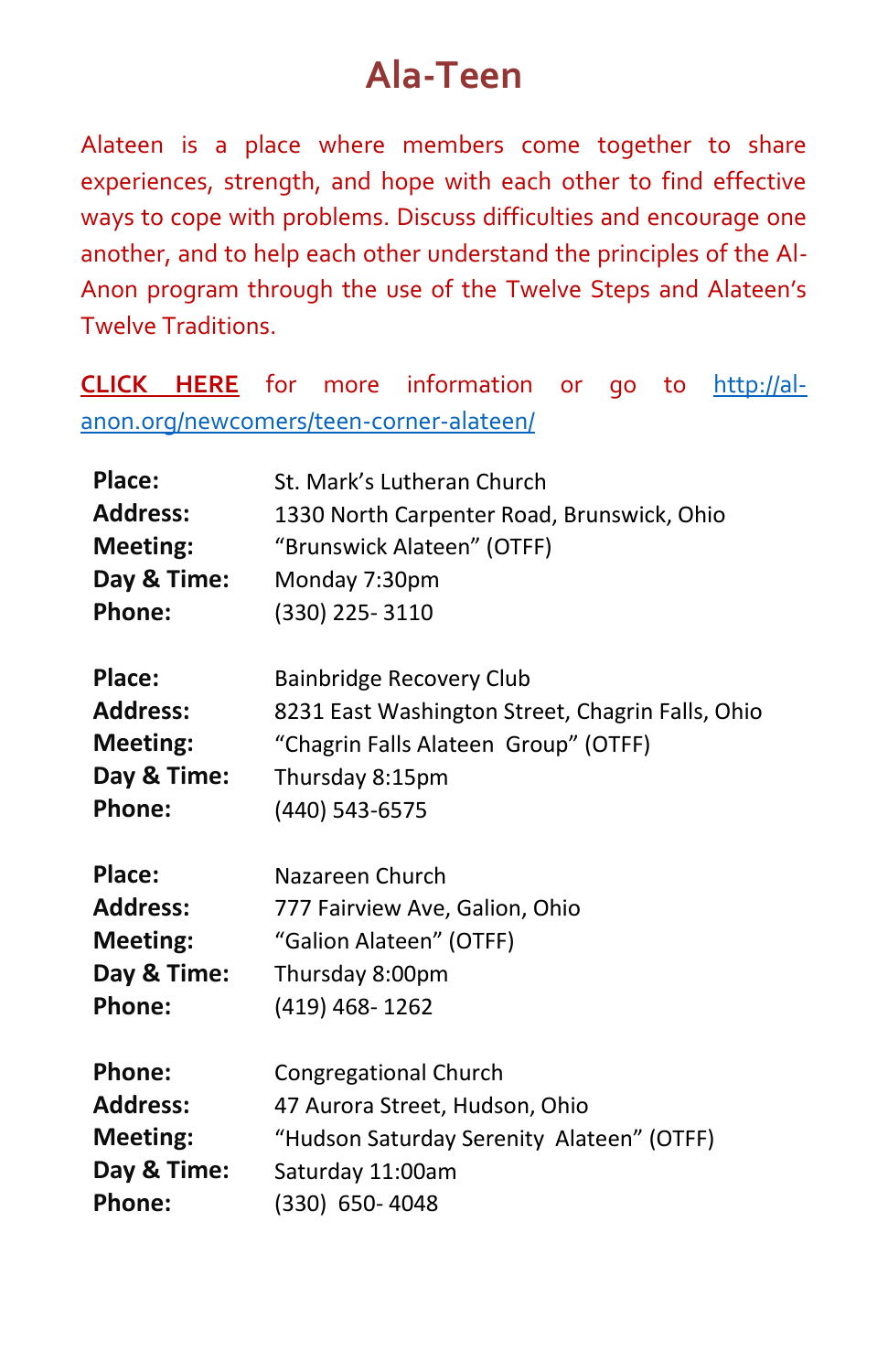### **Ala-Teen Continued**

| Place:          | St. Paul Episcopal Church                |
|-----------------|------------------------------------------|
| <b>Address:</b> | 317 East Liberty Street, Medina, Ohio    |
| Meeting:        | "Medina Tuesday" (OTFF)                  |
| Day & Time:     | Tuesday 7:30pm                           |
| Phone:          | (330) 725-4131                           |
|                 |                                          |
| Place:          | Hope Ridge United Methodist Church       |
| <b>Address:</b> | 9870 Johnnycake Ridge Road, Mentor, Ohio |
| Meeting:        | "Mentor Serenity Sunday" (OTFF)          |
| Day & Time:     | Sunday 7:30pm                            |
| Phone:          | (440) 352-2141                           |
|                 |                                          |
| Place:          | Community Church of God                  |
| <b>Address:</b> | 8245 Munson Road, Mentor, Ohio           |
| <b>Address:</b> | 8245 Munson Road, Mentor, Ohio           |
| Meeting:        | "Alateen" (OTFF)                         |
| Day & Time:     | Monday 7:00pm                            |
| <b>Phone:</b>   | (440) 255-6622                           |
|                 |                                          |

| Place:          | Rocky River Presbyterian Church       |
|-----------------|---------------------------------------|
| <b>Address:</b> | 21750 Detroit Road, Rocky River, Ohio |
| Meeting:        | "Suburban West" (OTFF)                |
| Day & Time:     | Tuesday 8:00 pm                       |
| Phone:          | (440) 333-4888                        |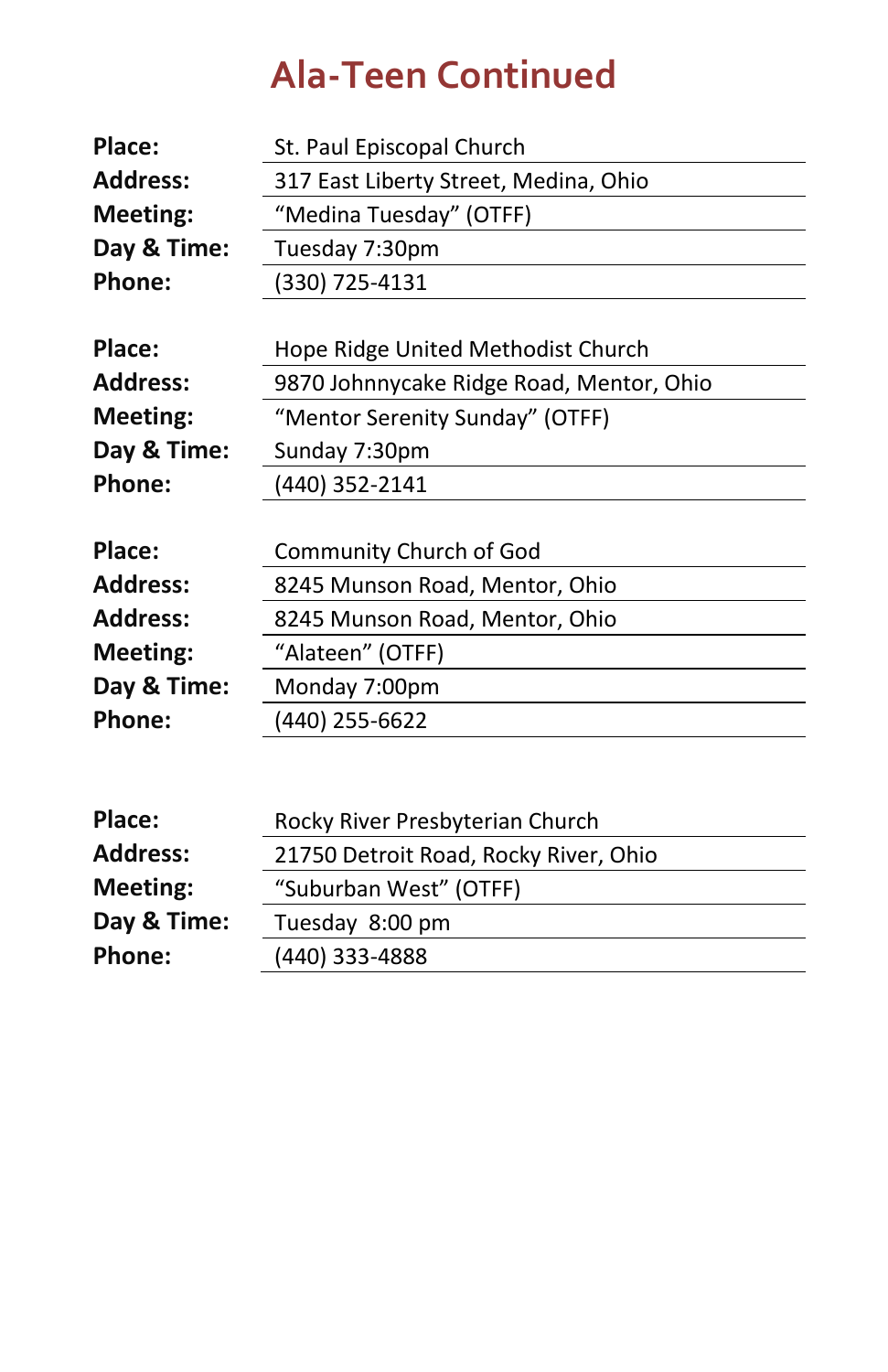#### **Name of Agency:** Bellefaire JCB **Address:** 22001 Fairmount Boulevard, Shaker Heights, Ohio **Phone Number:** (216) 932-2800 **Description of Services:**

Residential treatment in Shaker Heights; day treatment; outpatient treatment; substance abuse services; community-based programs; limited early childhood programs. Medication Assisted Treatment offered only in Medina office. Visit [http://bellefairejcb.org](http://bellefairejcb.org/)

| <b>Names of Agency:</b>         | City of Cleveland Department   |
|---------------------------------|--------------------------------|
|                                 | of Public Health - CenterPoint |
| <b>Address:</b>                 | 75 Bethel Court, Cleveland, OH |
| <b>Phone Number:</b>            | 216-664-3891                   |
| <b>Description of Services:</b> |                                |

Provides abstinence-based substance abuse education, treatment and prevention activities through the CenterPoint and Prevention Services programs. Visit http://www.clevelandhealth.org

| <b>Name of Agency:</b> | <b>Connections Signature Health</b> |
|------------------------|-------------------------------------|
| Address:               | 24200 Chagrin Boulevard,            |
|                        | Beachwood, Ohio                     |
| <b>Phone Number:</b>   | $(216)$ 831-6466                    |
|                        |                                     |

#### **Description of Services:**

Connections is dedicated to the diagnosis and treatment of mental illness and substance abuse. Staff includes: psychiatrists, psychologists, registered nurses, social workers and counselors. Can offer Medication Assisted Treatment in the form of Suboxone, Vivitrol and ReVia at Maple Heights office. Locations available in W25th, Beachwood, Maple Heights, Painesville and Willoughby, Ashtabula. When calling, ask for Intake. Visit http://connectionscleveland.org/index.php

| <b>Agency Name:</b> | Community Assessment and        |
|---------------------|---------------------------------|
|                     | Treatment Services, Inc. (CATS) |
| <b>Address:</b>     | 8411 Broadway Avenue,           |
|                     | Cleveland, Ohio                 |
|                     |                                 |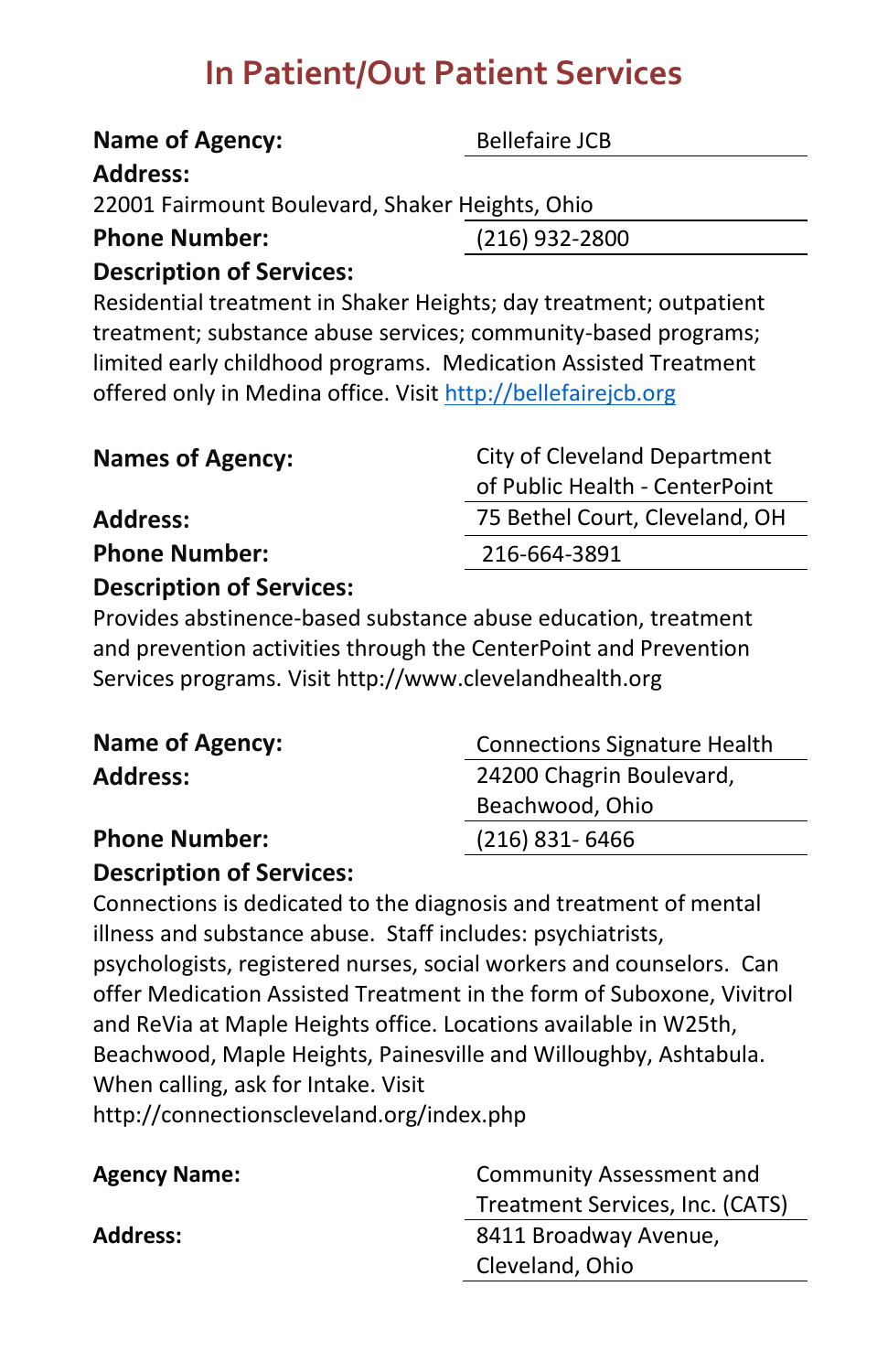#### **Phone Number:** (216) 441-0200 **Description of Services:**

Provides high-quality, cost effective, holistic and abstinence-based intervention/prevention. CATS provides both outpatient and residential services to men and women plus a 12-month voluntary sober housing and employment program for men. Treatment at CATS coordinates physical and mental health care as well as ancillary programs such as financial literacy, nutrition, recreational therapy, trauma counseling and more. Now offering Medication Assisted Treatment in the form of Vivitrol. Visit http://communityassessment.org

| Agency:              | <b>Family Recovery Center</b> |
|----------------------|-------------------------------|
| <b>Address:</b>      | 964 North Market Street,      |
|                      | Lisbon, Ohio                  |
| <b>Phone Number:</b> | $(330)$ 424-1468              |
|                      |                               |

**Description of Services:**

Family Recovery Center offers alcohol and other drug and mental health treatment services. Also offers Medication Assisted Treatment in the form of Vivitrol, Suboxone, and ReVia in addition to abstinencebased programs at three locations: East Liverpool, Lisbon Steubenville. Visit http://www.familyrecovery.org/home

| Agency:              | Lake-Geauga Recovery Centers  |
|----------------------|-------------------------------|
| <b>Address:</b>      | 9083 Mentor Ave, Mentor, Ohio |
| <b>Phone Number:</b> | (440) 255-0678                |

**Description of Services:**

Offers outpatient alcohol and other drug treatment services. Offers Medication Assisted Treatment.

http://www.lgrc.us/admissions/mentor-outpatient-intake-process/

| Agency:                         |  |
|---------------------------------|--|
| <b>Address:</b>                 |  |
| <b>Phone Number:</b>            |  |
| <b>Description of Services:</b> |  |

**Agency:** Hitchcock Center for Women, **Address:** 1227 Ansel Road, Cleve., OH **Phone Number:** (216) 421-0662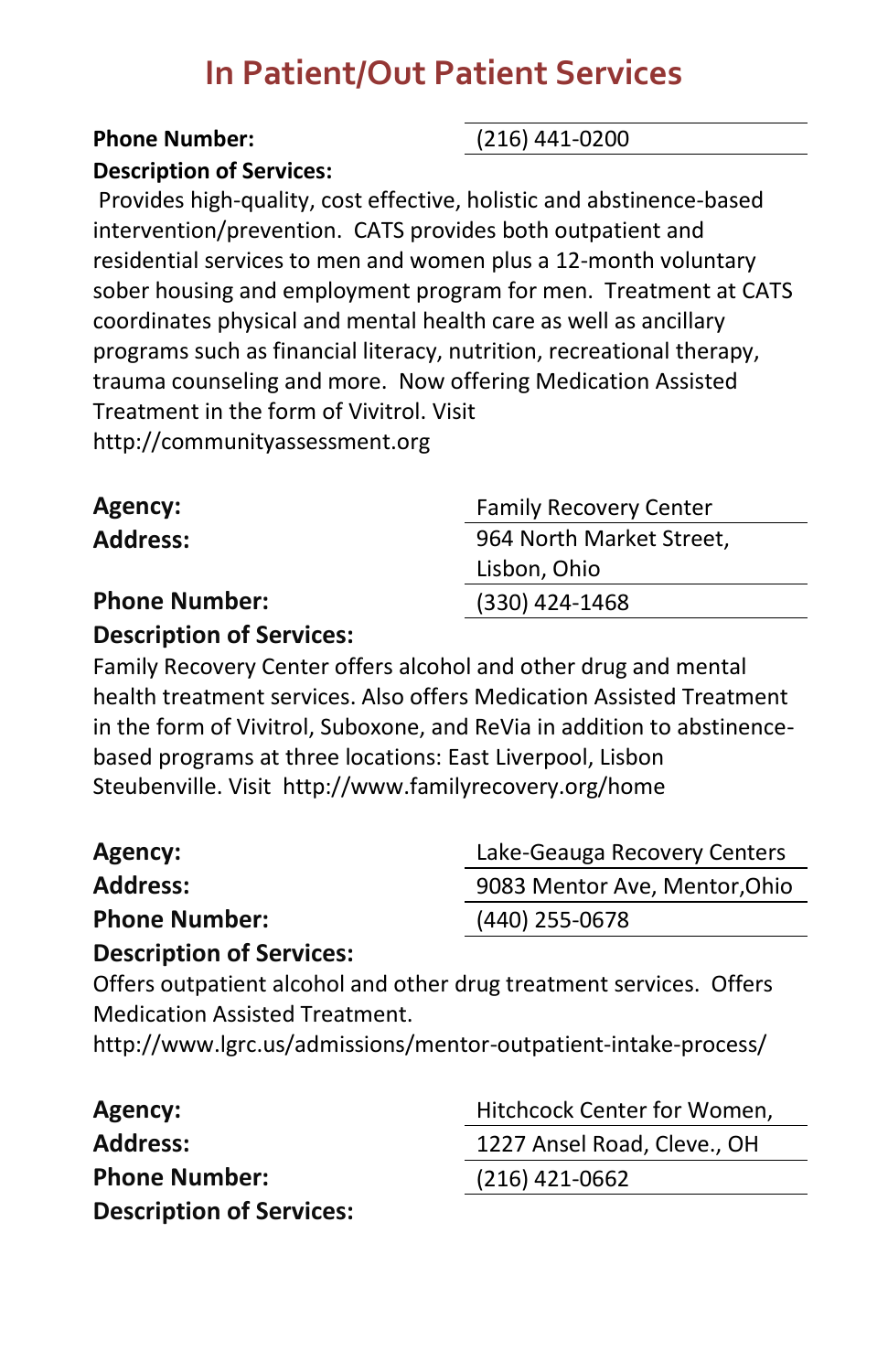Offers assessment services, residential alcohol and other drug treatment services, aftercare, transitional housing for women with children up to age 10, and affordable housing for single women. HCFW has 35 treatment beds, 26 transitional housing units, and 6 affordable housing units. While not a medical facility, if a patient is on Medication Assisted Treatment, they will administer medication to patients. Patients must be detoxed before being admitted to the facility.

| Agency:                         | Circle Health Services      |
|---------------------------------|-----------------------------|
| <b>Address:</b>                 | 12201 Euclid Avenue, Cleve. |
| <b>Phone Number:</b>            | $(216)$ 721-4010            |
| <b>Description of Services:</b> |                             |

Evening intensive outpatient program for people with an alcohol or chemical dependency diagnoses. Group counseling three days a week, plus weekly one-hour individual counseling. Evening nonintensive outpatient program for individual's with a substance use disorder and for people who have successfully completed phase one treatment. Young men's intensive and non-intensive outpatient program for ages 18-40 with an alcohol or chemical dependency diagnosis. Abstinence-based counseling service only offered at this time, but moving in the direction of Medication Assisted Treatment. Visit http://www.circlehealthservices.org

#### **Agency:** Key Decisions/Positive Choices, Inc. **Address:** 3030 Euclid Ave Suite 410, Cleveland, Ohio **Phone Number:** (216) 391-0977

#### **Description of Services:**

Provides outpatient alcohol and other drug treatment services. Offers Abstinence-Based Treatment only. Visit http://www.keydecisionspositivechoices.com/Services.html

| Moore Counseling and        |
|-----------------------------|
| Meditation, Inc.            |
| 22639 Euclid Avenue, Cleve. |
|                             |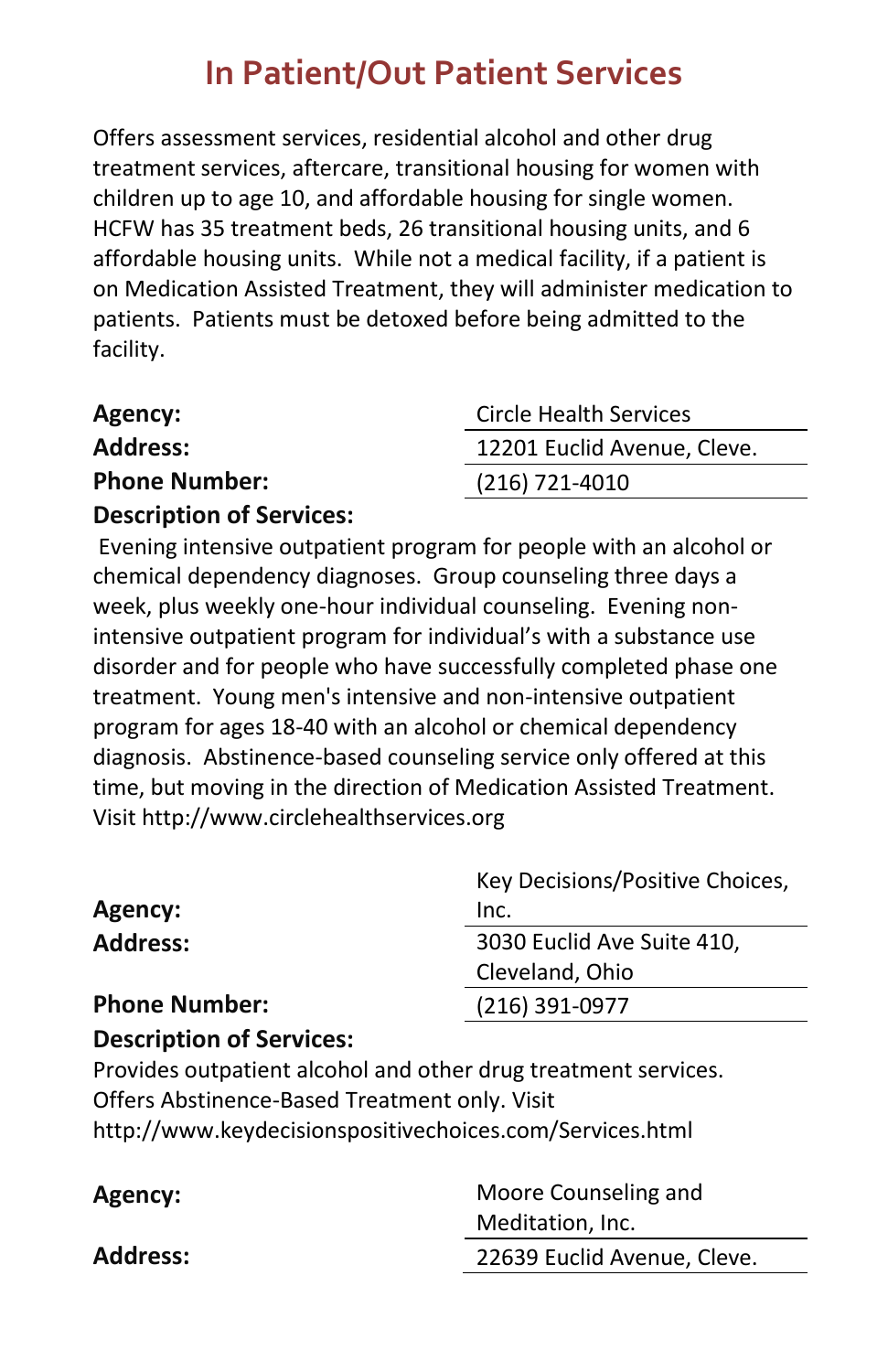#### **Phone Number:** (216) 404-1900 **Description of Services:**

Certified to provide assessment, case management, crisis intervention, group counseling, individual counseling, intensive outpatient and urinalysis. Offers Medication Assisted Treatment in the form of Vivitrol. Visit https://www.moorecounseling.com

| Agency:              | <b>New Directions</b>    |
|----------------------|--------------------------|
| <b>Address:</b>      | 30800 Chagrin Boulevard, |
|                      | Pepper Pike, Ohio        |
| <b>Phone Number:</b> | 216) 591-0324            |
|                      |                          |

#### **Description of Services:**

Provides quality treatment to chemically dependent adolescents and their families dealing with emotional, behavioral or psychiatric needs. Provides assessment and continuing care using evidence-based services. Abstinence-Based treatment only; residential services offered for ages 13-18; Assessment and one on one counseling now offered for adults. Visit http://newdirections.co

| Agency:                         | Murtis Taylor Human Services    |
|---------------------------------|---------------------------------|
|                                 | System (MTHSS)                  |
| <b>Address:</b>                 | 10640 St. Claire Avenue, Cleve. |
| <b>Phone Number:</b>            | $(216)$ 283-4400                |
| <b>Description of Services:</b> |                                 |

Services include alcohol and other drug assessments, case management, crisis intervention and counseling. Staff includes psychiatrists, psychologists, nurses, social workers and clinical counselors. Visit http://www.murtistaylor.info

| Agency:                         | Northern Ohio Recovery Assoc. |
|---------------------------------|-------------------------------|
| <b>Address:</b>                 | 3746 Prospect Avenue, Cleve   |
| <b>Phone Numbers:</b>           | $(216)$ 391-6672              |
| <b>Description of Services:</b> |                               |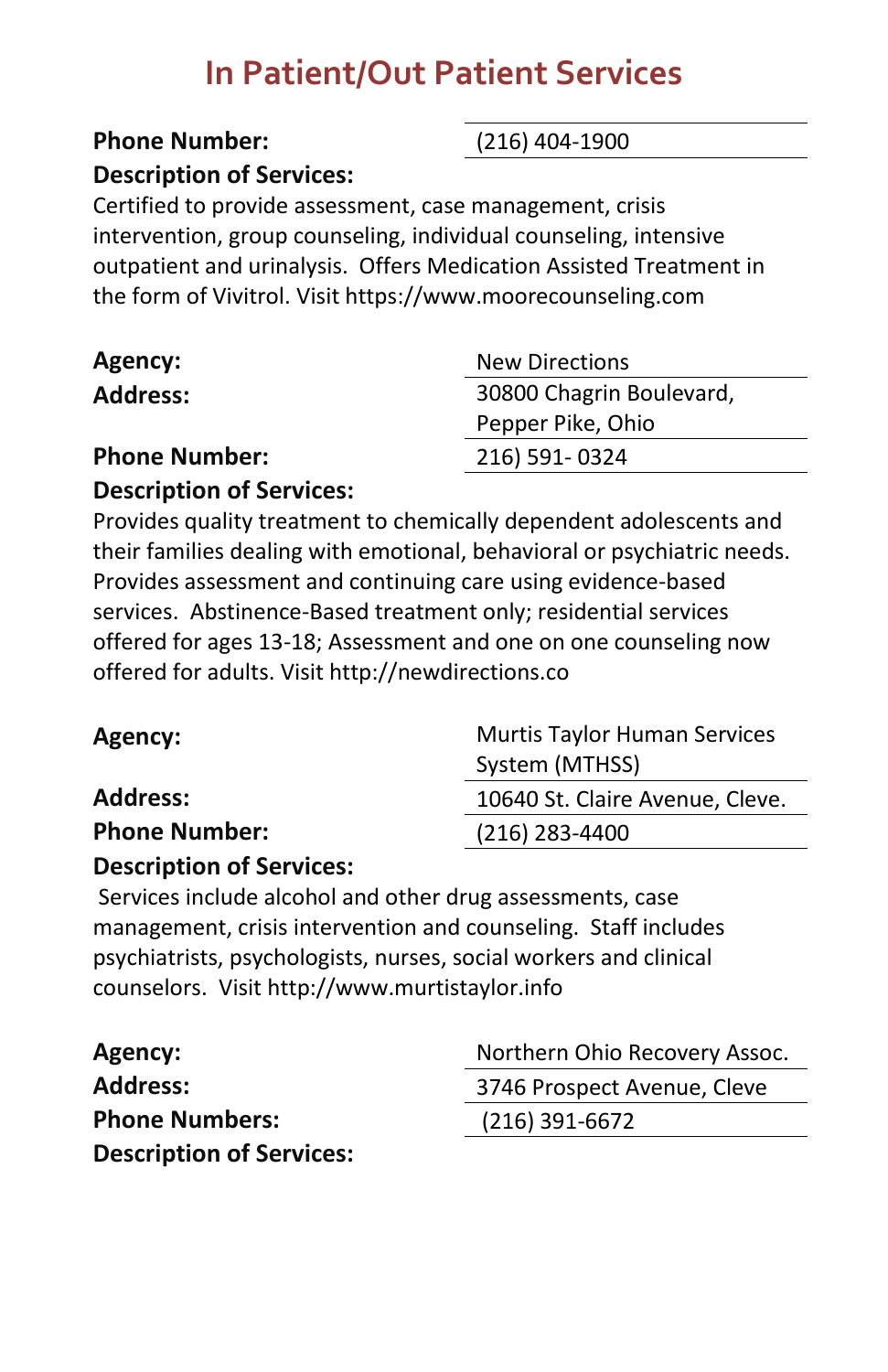Provides education, counseling, support services and intensive outpatient treatment for individuals and families hurting because of alcohol, tobacco and other drug use. No Meds; however, if patients are on Medication Assisted Treatment, it is administered and overseen by the RN on staff. Offers inpatient (Ophelia House for women and small children), outpatient (adolescents) as well as a sober house (Next Step) for those who complete treatment. No detoxification; patients can call once in detoxification. Visit http://www.norainc.org

| Agency:                          | <b>ORCA House</b>               |
|----------------------------------|---------------------------------|
| <b>Address:</b>                  | 1905 East 89th Street, Cleve.OH |
| <b>Phone Numbers:</b>            | $(216)$ 231-3772                |
| <b>Descriptions of Services:</b> |                                 |

One of the oldest African American alcohol and other drug treatment agencies in the country and takes a holistic approach to services and delivery and involves the whole family in the recovery process. Cognitive interventions and chemical dependency education is the cornerstone of treatment. ORCA provides residential treatment and outpatient services. Has 16 bed men's and 12 bed women's residential facility that offers intensive inpatient abstinence-based therapy. Visit http://www.orcahouse.org/index.php/programs

#### **Agency:** Akron General Hospital Alcohol & Drug Recovery Center **Address:** 330 Broadway Street E., Cuyahoga Falls **Phone Numbers:** (330) 436-0950

#### **Descriptions of Services:**

Serving both adults and adolescents, an intensive outpatient program, for chemical dependency or substance abuse is provided. No inpatient or detoxification services are provided. Offers Medication Assisted Treatment. Accredited by the Joint Commission. Visit https://my.clevelandclinic.org/locations/akrongeneral/specialties/alcohol-drug-recovery-center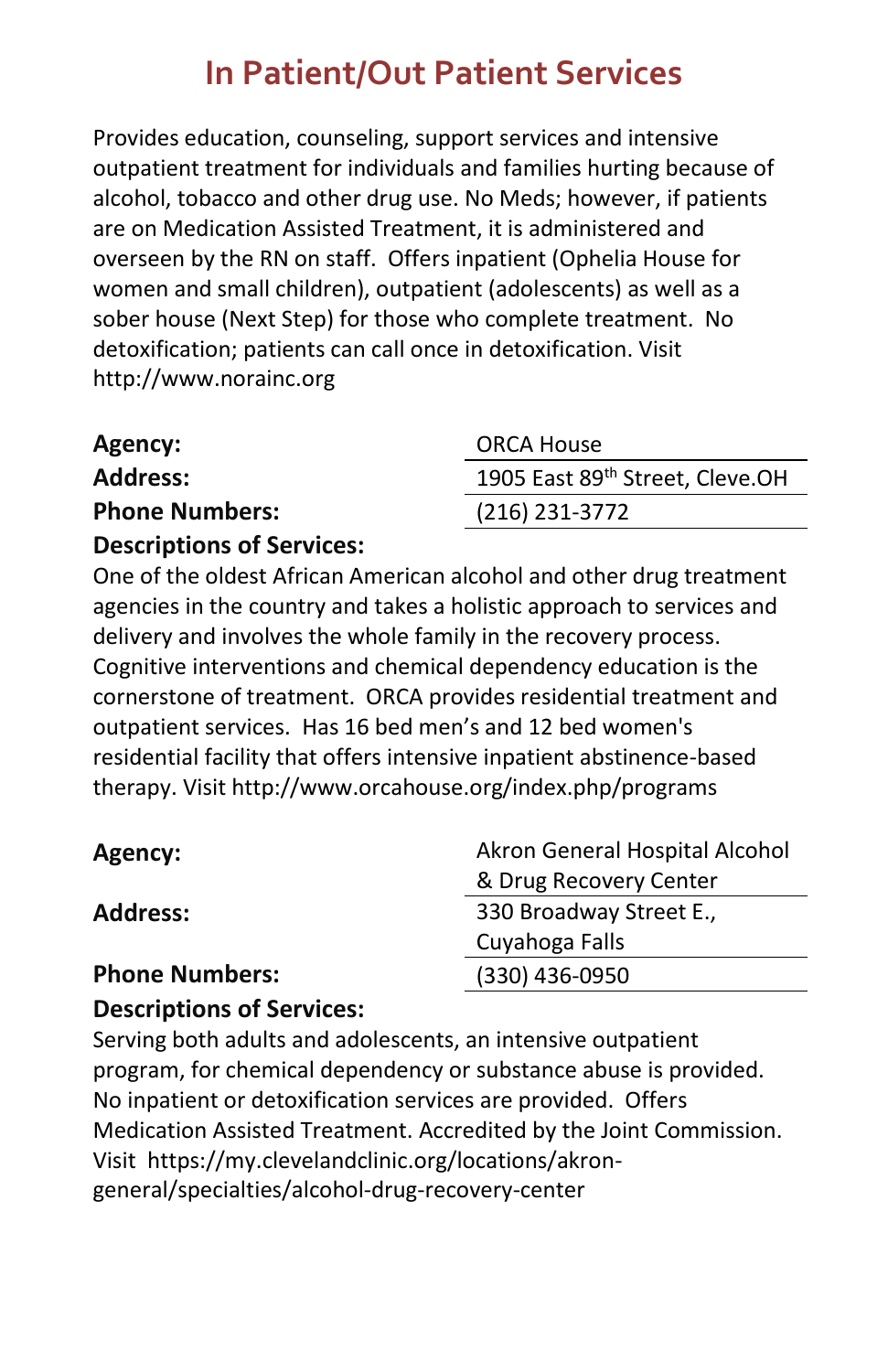| Agency:               | <b>Highland Springs</b>        |
|-----------------------|--------------------------------|
| <b>Address:</b>       | 4199 Mill Pond Drive, Highland |
|                       | Hills, Ohio                    |
| <b>Phone Numbers:</b> | $(216)$ 208 - 8193             |

#### **Descriptions of Services:**

Offers both inpatient/outpatient services to adults who are struggling with mental health and addiction issues. Using evidencebased treatment and programming, patients can participate in daily group psychotherapy, family therapy, spiritual sessions and medication and nutritional education. Offer short term stabilization for detox and mental health. Offer Medication Assisted Treatment in the form of Subutex. Methadone not available. Visit http://www.highlandspringshealth.com

| Agency:               | Boehm Psych Services     |
|-----------------------|--------------------------|
| <b>Address:</b>       | 21403 Chagrin Boulevard, |
|                       | Beachwood, Ohio          |
| <b>Phone Numbers:</b> | $(216)$ 208-6960         |
|                       |                          |

#### **Descriptions of Services:**

Supports its mission statement by promoting recovery and well-being of men and women affected by substance use disorders and their families. Inpatient, outpatient, Medication Assisted Treatment and family and individual treatment sessions available. Services include behavioral, medical and psychosocial treatments. Visit http://boehmpsychservices.com

| Agency:               | Salvation Army of Greater<br>Cleveland |
|-----------------------|----------------------------------------|
| <b>Address:</b>       | 1710 Prospect Avenue,                  |
|                       | Cleveland, Ohio                        |
| <b>Phone Numbers:</b> | $(216) 781 - 3773$                     |

#### **Descriptions of Services:**

Offers an intensive outpatient substance abuse program. Includes individual and group counseling. Site also offers transitional housing and a work release program. Offers detox first then further treatment with Medication Assisted Treatment in the form of Vivitrol. Visit https://neo.salvationarmy.org/northeastohio/ClevelandHome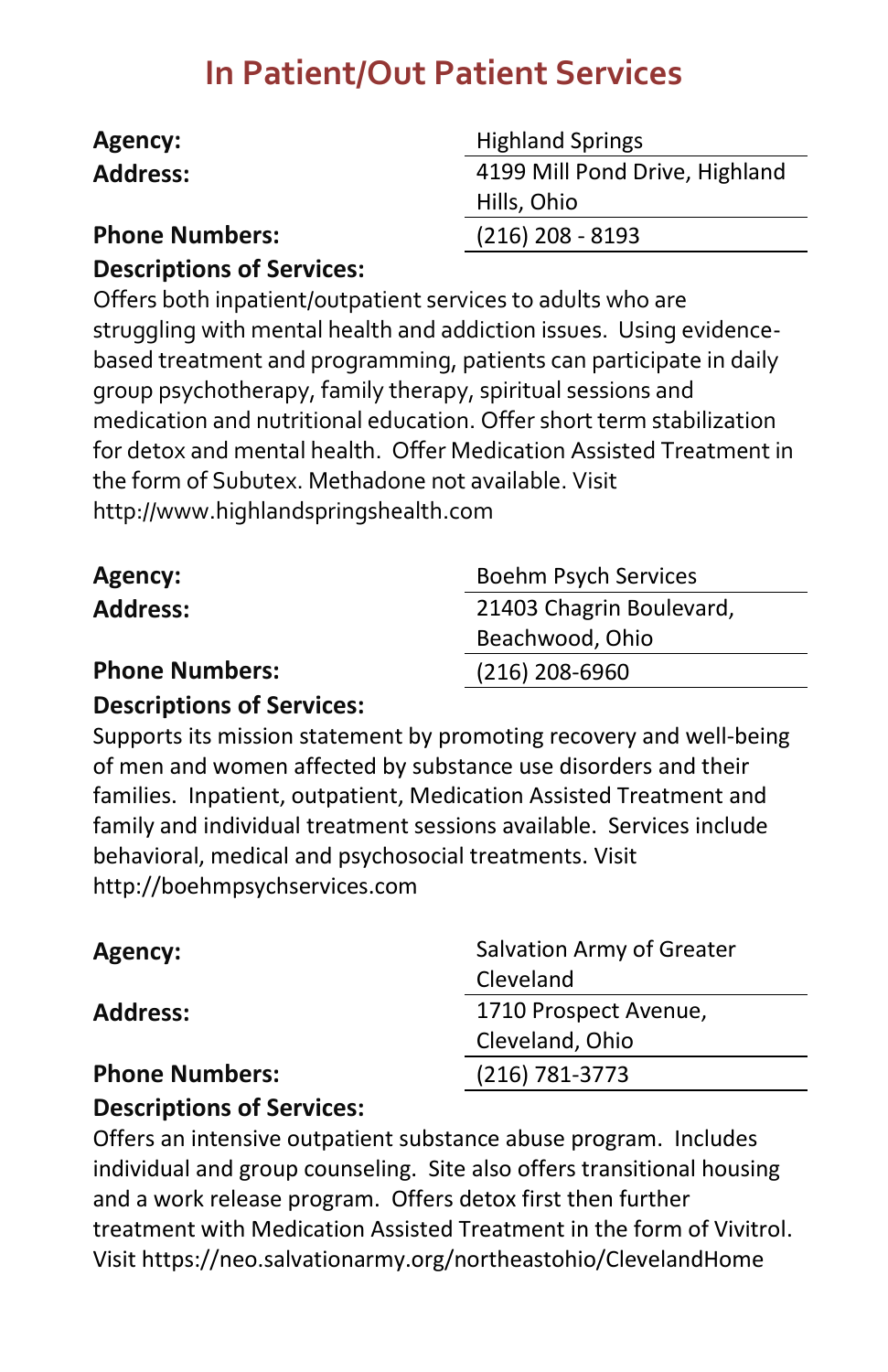| Agency:               | <b>Community Action Against</b><br>Addiction (CAAA) |
|-----------------------|-----------------------------------------------------|
| <b>Address:</b>       | 5209 Euclid Avenue, Cleveland,                      |
|                       | Ohio                                                |
| <b>Phone Numbers:</b> | (216) 881-0765                                      |

**Descriptions of Services:**

Targeted to adults with chemical dependency, this site offers a comprehensive program which includes outpatient treatment, detoxification, drug screening, transitional housing, aftercare and Medication Assisted Treatment in the form of Methadone and Suboxone. For individuals addicted to opiates who wish to quit without replacement drug (methadone), programing is also available. Visit https://www.caaaddiction.org

| Agency:               | Glenbeigh Hospital   |
|-----------------------|----------------------|
| <b>Address:</b>       | 3789B S. Green Road, |
|                       | Beachwood, Ohio      |
| <b>Phone Numbers:</b> | (216) 464-5800 or    |
|                       | (800) 234-1001       |

#### **Descriptions of Services:**

Hospital is affiliate of CCF and Joint Commission Accredited. Outpatient services for substance abuse is provided. Treatment includes individuals and group counseling, family counseling, substance-use education and relapse prevention. Offers detoxification with Suboxone then Medication Assisted Treatment with Vivitrol and ReVia. Various inpatient/outpatient and family programs available. Visit http://www.glenbeigh.com

| Agency:               | <b>Cleveland Treatment Center</b> |
|-----------------------|-----------------------------------|
| <b>Address:</b>       | 1127 Carnegie Avenue,             |
|                       | Cleveland, Ohio                   |
| <b>Phone Numbers:</b> | $(216) 861 - 4246$                |

#### **Descriptions of Services:**

Being describes as "low intensity", this outpatient treatment serves males and females with a chemical dependency. Treatment services include individual and group counseling and allows patients to work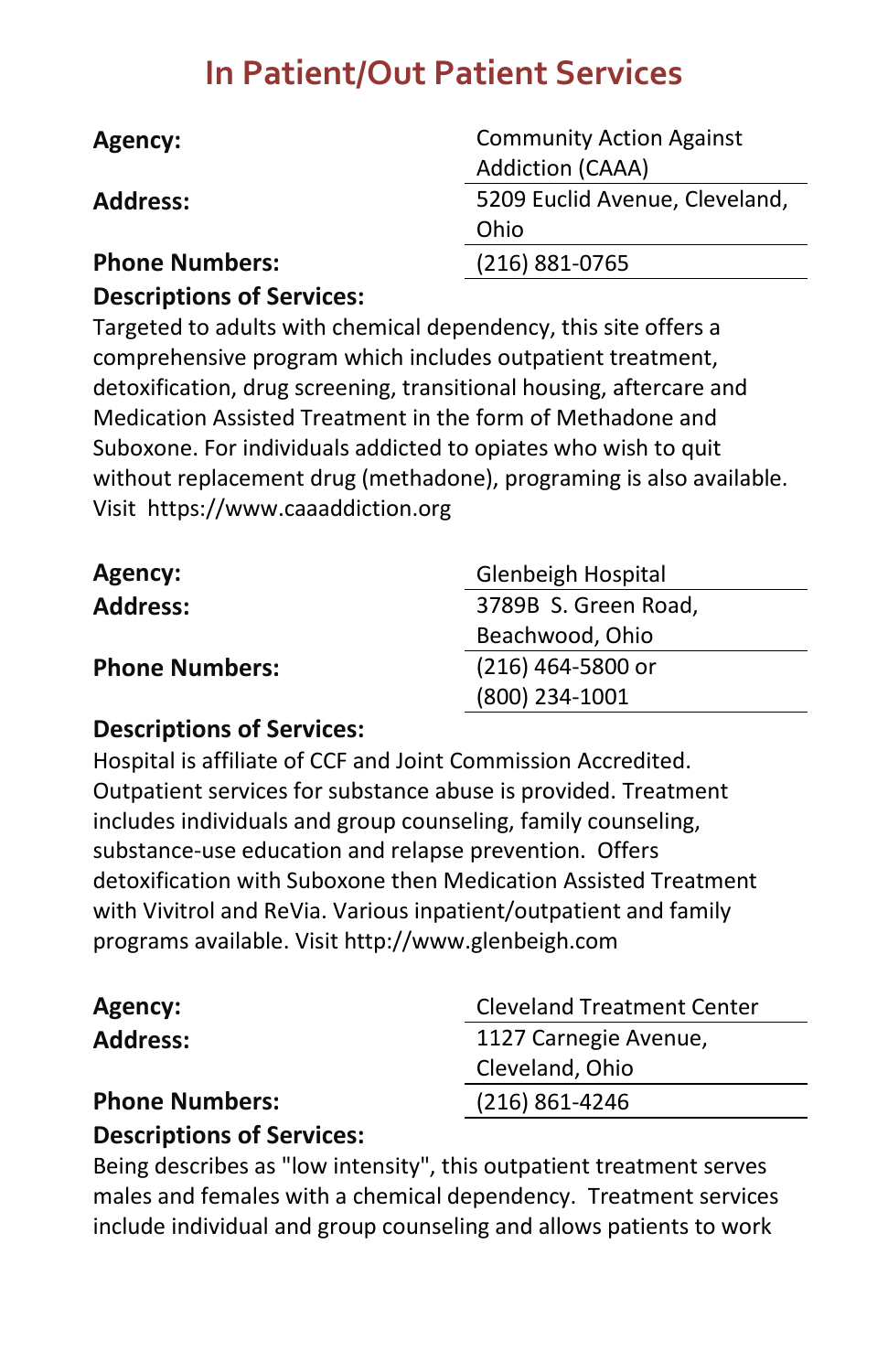on personal adjustment problems while overcoming addictions. Uniquely, this treatment center specializes in working with patients addicted to opiates. Individuals seeking services for alcohol, cocaine and other substances are encouraged to complete a separate detoxification process before enrolling. Medication Assisted Treatment (Methadone). Visit http://www.clevelandtreatmentcenter.org

**Agency:** Catholic Charities Services of Cuyahoga County **Address:** 1515 W.29<sup>th</sup> St. The Covenant **Center Phone Numbers:** (216) 939-3700 Ext. 12

**Descriptions of Services:**

Specifically targeted towards youth, chemically dependent teenagers between the ages of 13 to 19 years that reside in Cuyahoga County are able to receive outpatient treatment. Patients receive a comprehensive and therapeutically structured program that allows youth to remain in home environment while undergoing treatment for abstinence. Patient is required to attend a minimum of 36 sessions and regularly attend 12-step meetings during treatment. Visit http://ccdocle.org

| Agency:               | <b>McIntyre Center</b>                 |
|-----------------------|----------------------------------------|
| Address:              | 6929 W.130 <sup>th</sup> Street, Parma |
|                       | Heights, Ohio (Suite 307)              |
| <b>Phone Numbers:</b> | $(440)$ 887 -1100                      |

#### **Descriptions of Services:**

Services include an intensive and non-intensive outpatient treatment program for alcohol and drug abuse. An assessment, individual counseling, and drug and alcohol education are available. The programs offered by this facility are abstinence-based; however, while they do not have prescribers, they can monitor Medication Assisted Treatment use. Visit

https://www.mcintyrecenter.com/index.shtml

**Agency:** Oakview Behavioral Health Center of Southwest General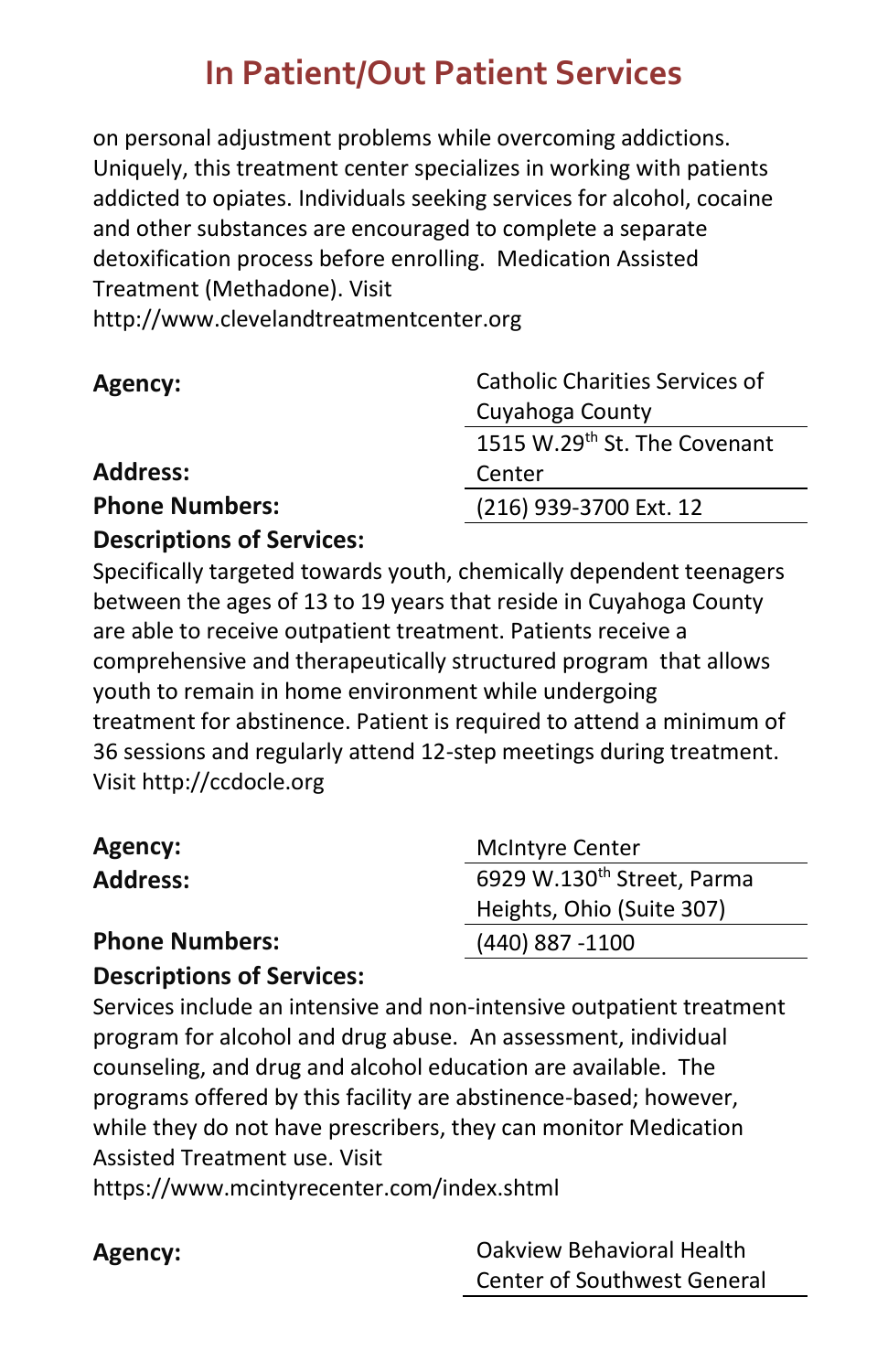#### **Phone Numbers:** (440) 816-8200

**Address:** 7265 Old Oak Boulevard, Middleburgh Heights, Ohio

#### **Descriptions of Services:**

Offers an intensive outpatient substance abuse treatment services to both adults and adolescents. The center provides individual, family counseling, and aftercare. Offers Medication Assisted Treatment in the form of Vivitrol, Methadone and Suboxone with intensive outpatient programing 3x a week for 3.5 hours each. Visit https://www.swgeneral.com/Our-Services/Behavioral-Health/Oakview-Behavioral-Health-Center.aspx

| Agency:               | <b>Saint Vincent Charity Medical</b>       |
|-----------------------|--------------------------------------------|
|                       | Center-Rosary Hall                         |
| <b>Address:</b>       | 2351 E.22 <sup>nd</sup> Street, Cleveland, |
|                       | Ohio                                       |
| <b>Phone Numbers:</b> | $(216)$ 363-2580                           |
|                       |                                            |

#### **Descriptions of Services:**

A comprehensive substance abuse program is provided through an assessment, inpatient detoxification, intensive and non-intensive outpatient treatment and aftercare. After detoxification, Medication Assisted Treatment is offered with counseling. Visit https://www.stvincentcharity.com/services/featuredservices/addiction/

| 6209 Storer Avenue, Cleveland, |
|--------------------------------|
|                                |
| $(216)$ 651 - 1450             |
|                                |

#### **Descriptions of Services:**

Provides an abstinence-based intensive & outpatient drug and alcohol treatment program for women and their families. Chemical dependency program is done in three phases. 12 step meetings, individual and couples' counseling are primary components of the larger program. Child care is available during sessions. Cooperates with and can refer to doctors who do prescribe Medication Assisted Treatment. Visit http://womensctr.org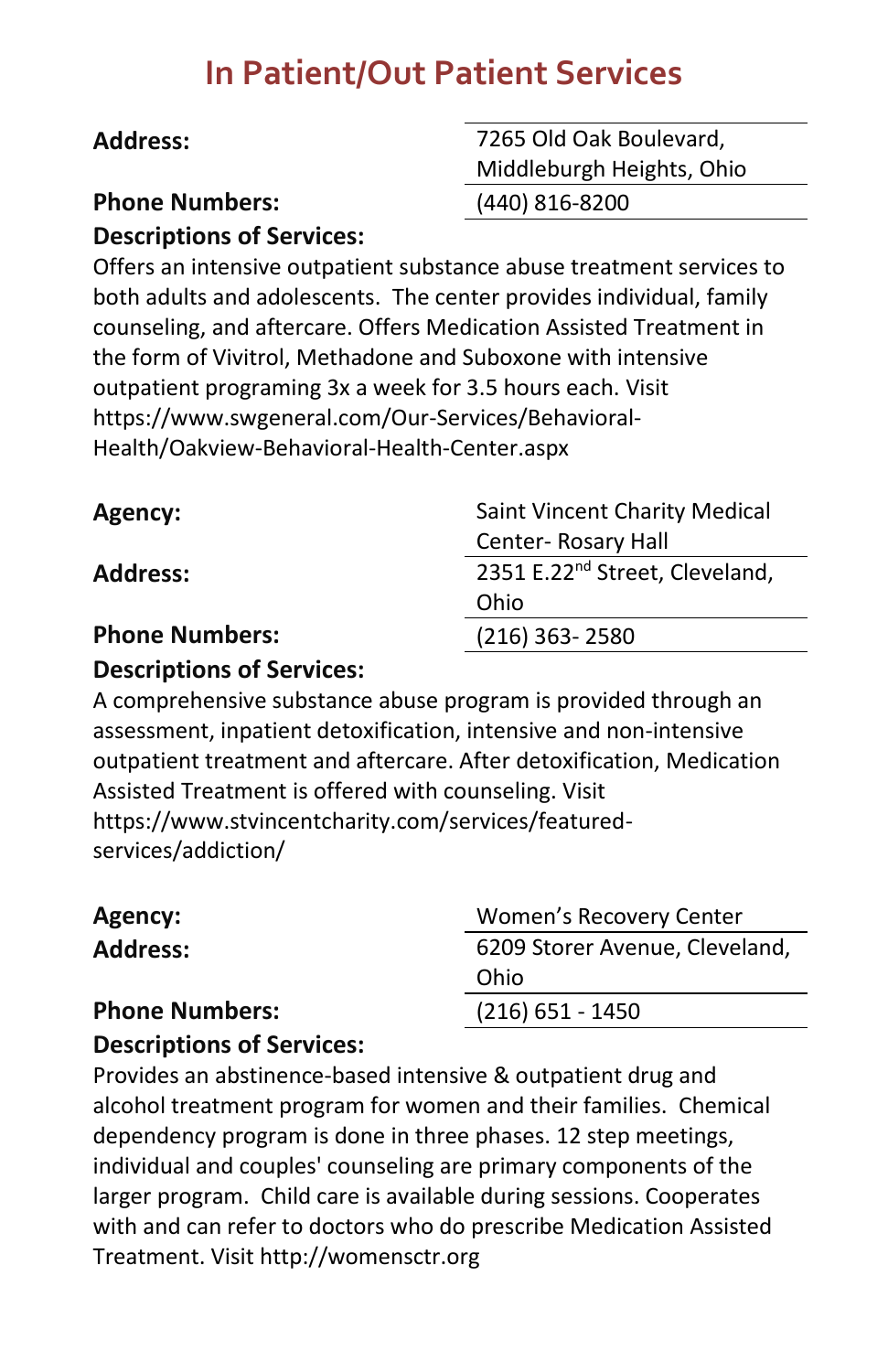| Agency:                          | Oriana House-The Community    |
|----------------------------------|-------------------------------|
|                                  | Corrections and Treatment     |
|                                  | Center                        |
| <b>Address:</b>                  | 1829 E.55th Street, Cleveland |
| <b>Phone Numbers:</b>            | $(216) 881 - 7882$            |
| <b>Descriptions of Services:</b> |                               |

The Community Corrections and Treatment Center (CCTC) in Cleveland is a Residential Reentry Center for the Federal Bureau of Prisons. CCTC serves federal pre-release clients, federal clients sanctioned by a federal judge, or federal clients sanctioned by their United States probation officer. CCTC also provides pre-trial treatment services to federal defendants awaiting trial. Currently does not offer Medication Assisted Treatment but is moving in that direction. Visit http://www.orianahouse.org/

| Agency:               | Stella Maris            |
|-----------------------|-------------------------|
| <b>Address:</b>       | 1320 Washington Avenue, |
|                       | Cleveland, Ohio         |
| <b>Phone Numbers:</b> | (216) 781-0550          |

#### **Descriptions of Services:**

For both men and women experiencing substance abuse or addiction, an intensive outpatient program is available. Services include individual and group counseling, case management and family education. Offers detoxification then Vivitrol to patients. Have intensive outpatient programs, partial hospitalization program, and sober house for both men and women. Visit http://www.stellamariscleveland.com/services.php

| Agency:               | Cleveland Clinic Lutheran<br>Hospital Alcohol and Drug |
|-----------------------|--------------------------------------------------------|
|                       | <b>Recovery Center</b>                                 |
| <b>Address:</b>       | 1730 W.25 <sup>th</sup> Street, Cleveland,             |
|                       | Ohio                                                   |
| <b>Phone Numbers:</b> | $(216) 696 - 4300$                                     |

#### **Descriptions of Services:**

Through either intensive outpatient or partial hospitalization program, a substance abuse treatment program is available. Patient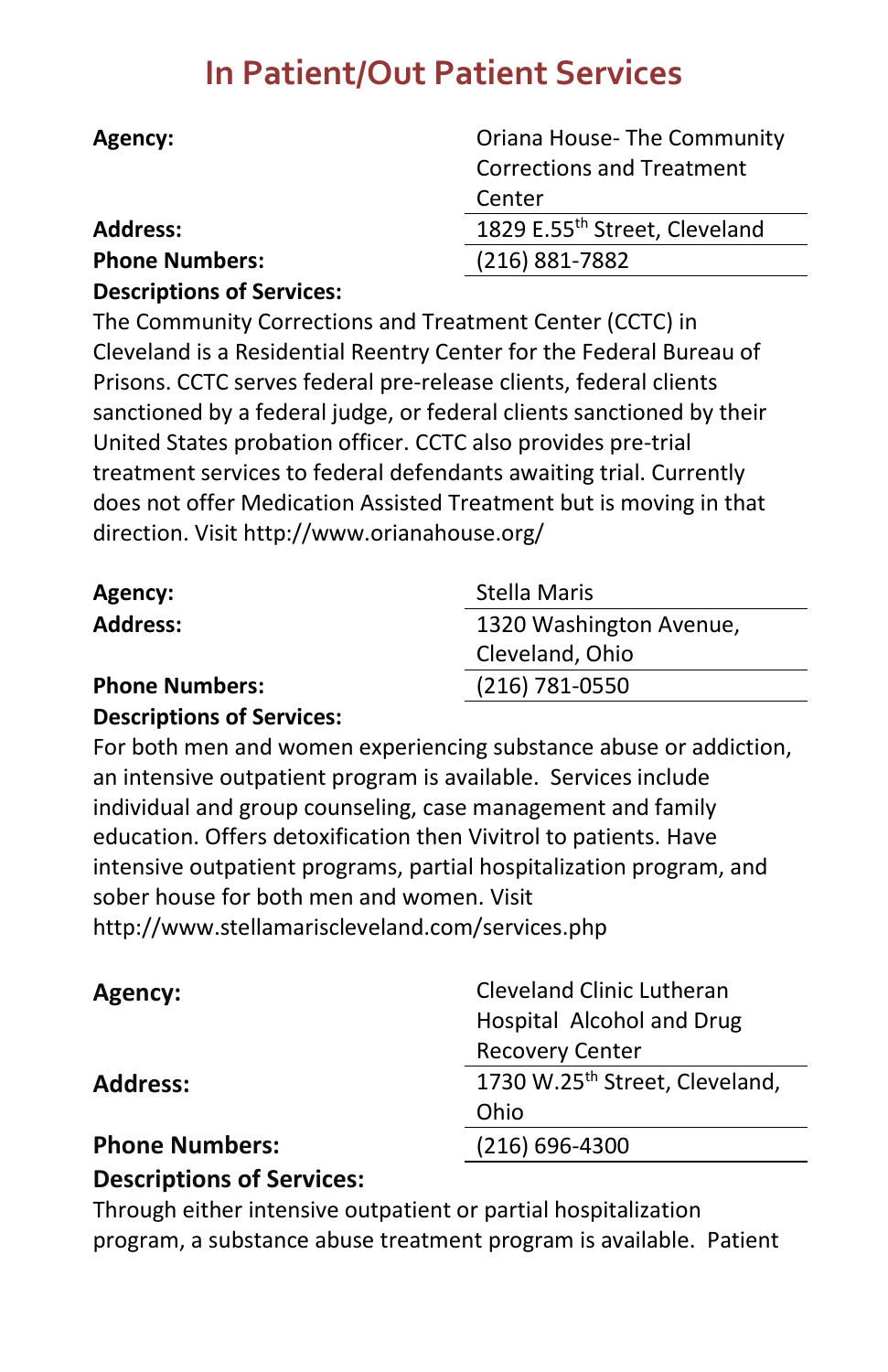is closely monitored by physician and nurses. Provides Medication Assisted Treatment in the form of Suboxone. Visit https://my.clevelandclinic.org/departments/neurological/depts/beha vioral-health/alcohol-drug-recovery-center

| Agency:               | <b>Compass Recovery Center</b> |
|-----------------------|--------------------------------|
| <b>Address:</b>       | 246 S. Chestnut Street,        |
|                       | Ravenna, Ohio                  |
| <b>Phone Numbers:</b> | (330) 298-9391                 |
|                       |                                |

#### **Descriptions of Services:**

An intensive outpatient program is provided for substance abuse. Program provides assessment, case management and drug screenings. Accepts patients in need of treatment in lieu evaluations from the court. Offers different counseling programs, intensive and individual- abstinence-based. Can work with patients who are on Medication Assisted Treatment, but they do not have physicians who prescribe Medication Assistant Treatment

| Agency:               | <b>Recovery Resources</b>   |
|-----------------------|-----------------------------|
| <b>Address:</b>       | 3950 Chester Avenue,        |
|                       | Cleveland, Ohio             |
|                       | (216) 431-4131 & (216) 923- |
| <b>Phone Numbers:</b> | 4001                        |

#### **Descriptions of Services:**

Agency: **Address:** 

Provides outpatient substance abuse treatment services which includes assessment, individual, family and group counseling, substance abuse education and aftercare. Also offers psychiatric care services, behavioral health counseling and prevention programing such as parenting classes and anger management. Per website: Offer a variety of outpatient services including outpatient and intensive outpatient addiction treatment programs for adults. Recovery Resources offers gender-specific programming, as appropriate. Locations in Cleveland and Lakewood. Visit [http://www.recres.org](http://www.recres.org/)

| <b>LCADA Way</b>          |
|---------------------------|
| 740 E. Washington Street, |
| Medina, Ohio              |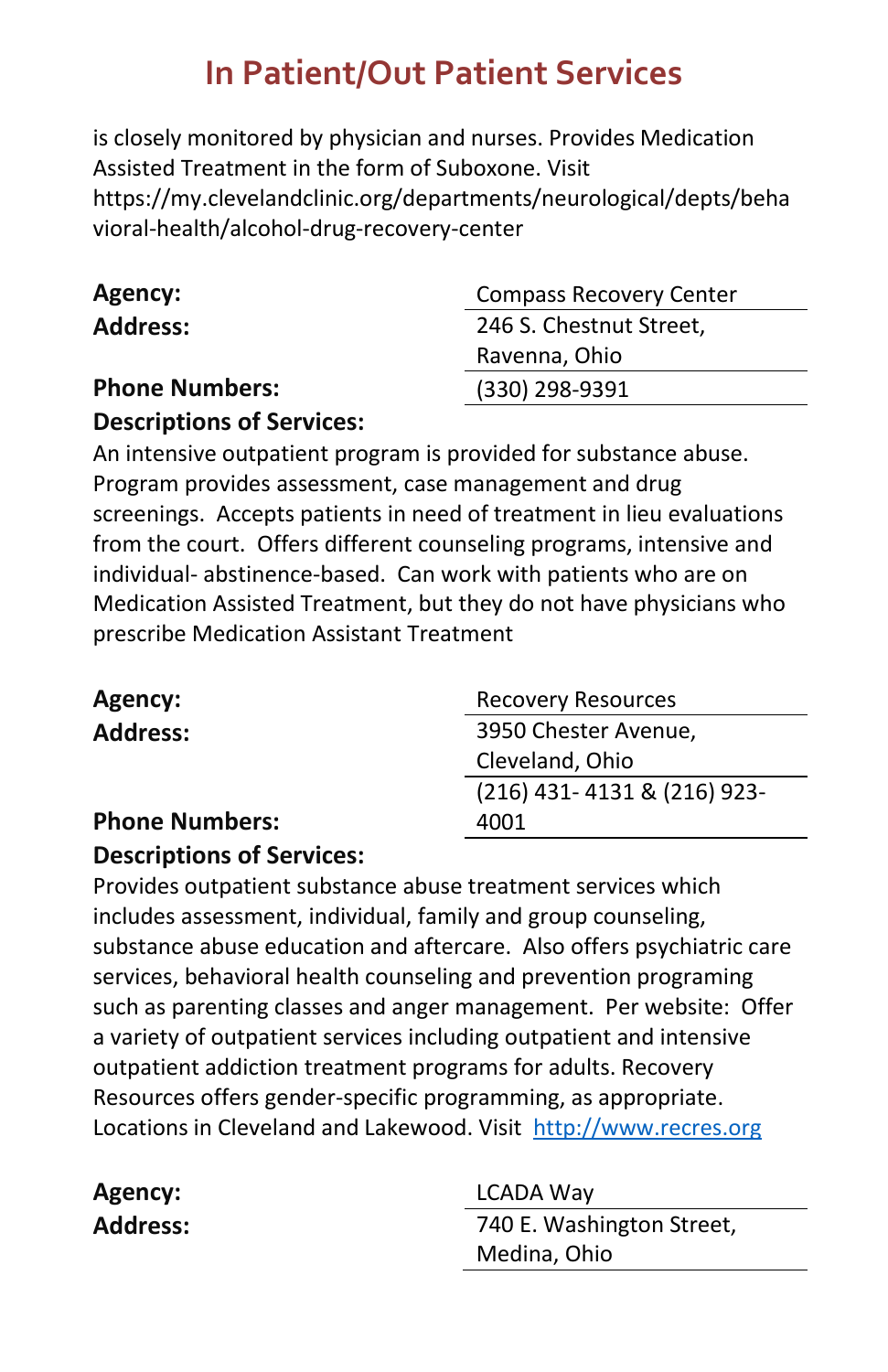#### **Phone Numbers:** (330) 952- 1544 **Descriptions of Services:**

 An intensive outpatient treatment program for substance use is available. Patient will complete an assessment and are then given a recommended plan which may include day treatment or other outpatient programs. Offers Medication Assisted Treatment in the form of Vivitrol and Suboxone to patients. No detoxification, but works with other centers. Visit https://thelcadaway.org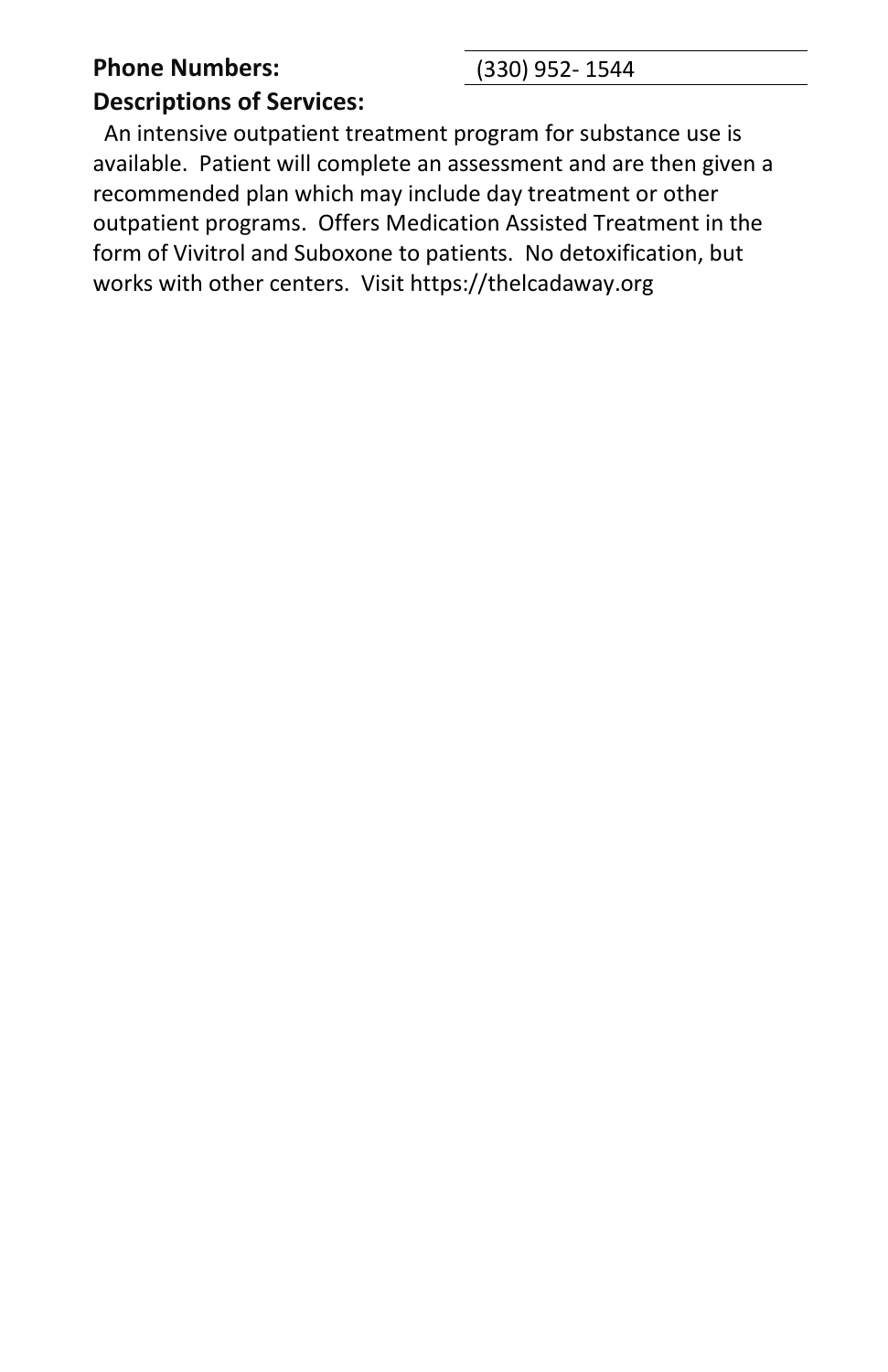### **Families Anonymous: Description**

"Families Anonymous is a fellowship of people whose lives have been affected by the use of mind-altering substances or related behavioral problems of a relative of friend. Any concerned person is encouraged to attend our meetings—even if there is only suspicion of a problem.

For the individual seeking help, recovery programs are available. However, FAMILIES ANONYMOUS is designed for us—the parent, spouse, brother, sister or other emotionally involved relative or friend.

In the beginning we seem to be most helped by listening to those who have shared similar experiences—and found some answers. Through attending meetings, studying the literature, talking to other members, and working through the steps of this program, suddenly or gradually, our situation begins to look different to us, and our reactions to it begin to change. What is happening is that we are learning to face reality with comfort and out emotional growth is being encouraged. Moreover, these changes in us can develop a family atmosphere conducive to recover.

There are no directors or authorities in FAMILIES ANONYMOUS. Leadership is rotated among our members, and no dues or fees are required for membership. First names only are used—FA's tradition of anonymity protects the privacy of everyone concerned. Our program is open to all, regardless of our various beliefs—or lack of beliefs. Members' acceptance of a Power greater than ourselves is strictly a personal, private choice. We are not affiliated with any sect, religion, political entity or institution. Our primary purpose is to practice the principles of FAMILIES ANONYMOUS so that we may help ourselves through helping others with similar problems.

We have found that working on ourselves is the most important single thing we can do to help those we care about. There are no rules or 'musts' in our program—except perhaps one: 'KEEP COMING BACK!'"

**From: [www.familiesanonymous.org](http://www.familiesanonymous.org/) , Copyright 2000. Revised February, 2012**